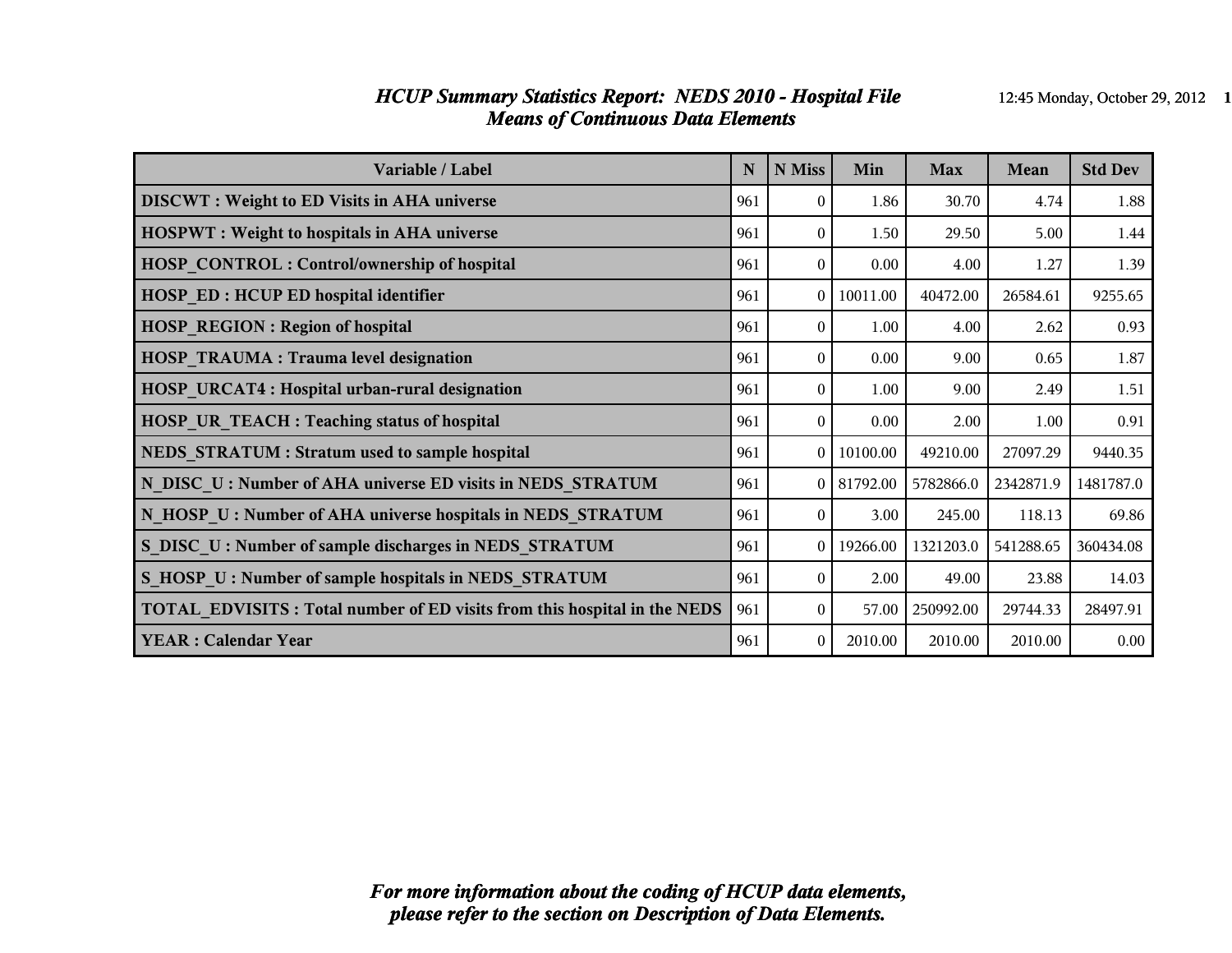# *HCUP Summary Statistics Report: NEDS 2010 - Hospital File Frequency Distribution for DISCWT*

|           | <b>DISCWT</b> Frequency Percent |        |
|-----------|---------------------------------|--------|
| Non-blank | 961                             | 100.00 |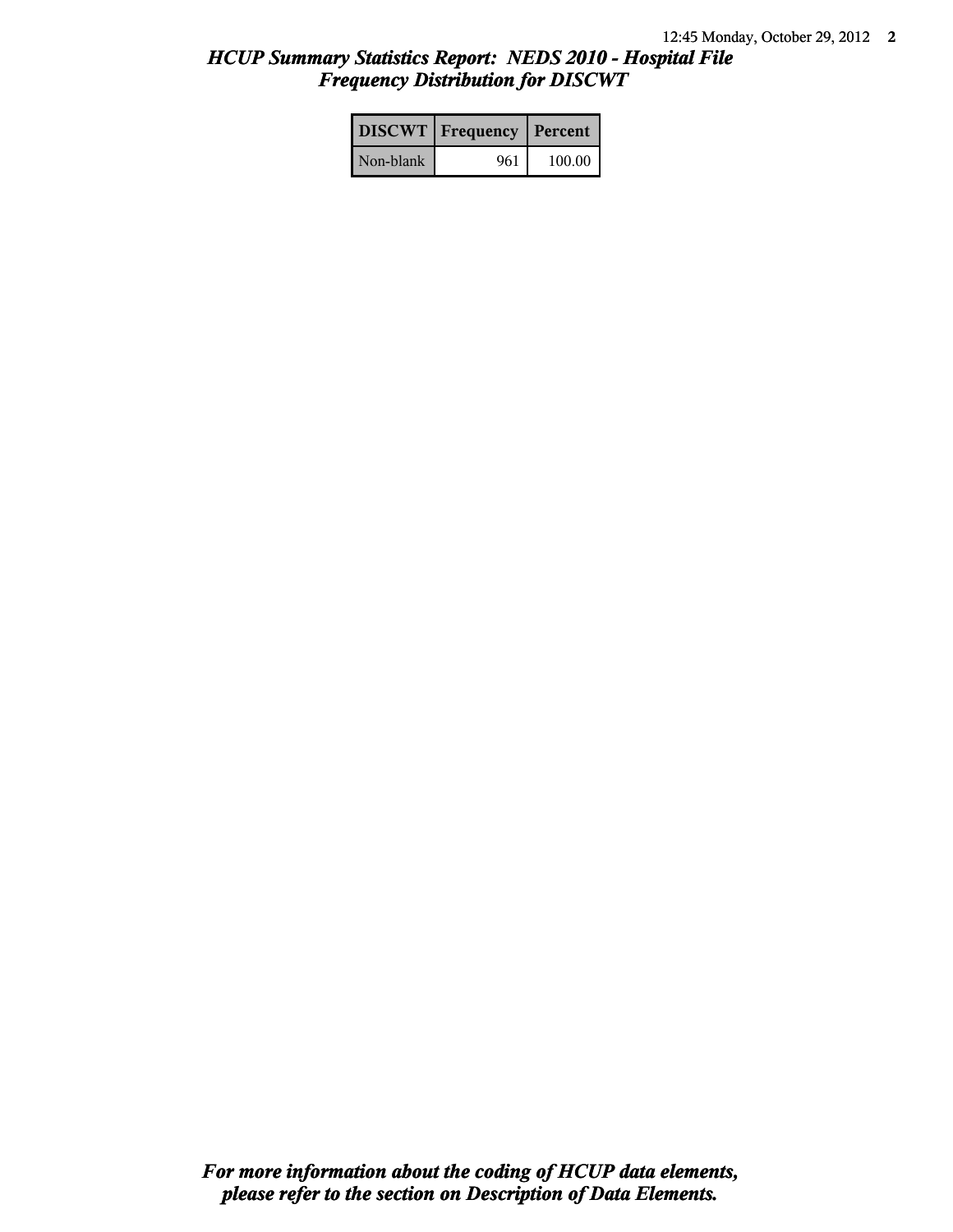# *HCUP Summary Statistics Report: NEDS 2010 - Hospital File Frequency Distribution for HOSPWT*

|           | <b>HOSPWT</b> Frequency   Percent |        |
|-----------|-----------------------------------|--------|
| Non-blank | 961                               | 100.00 |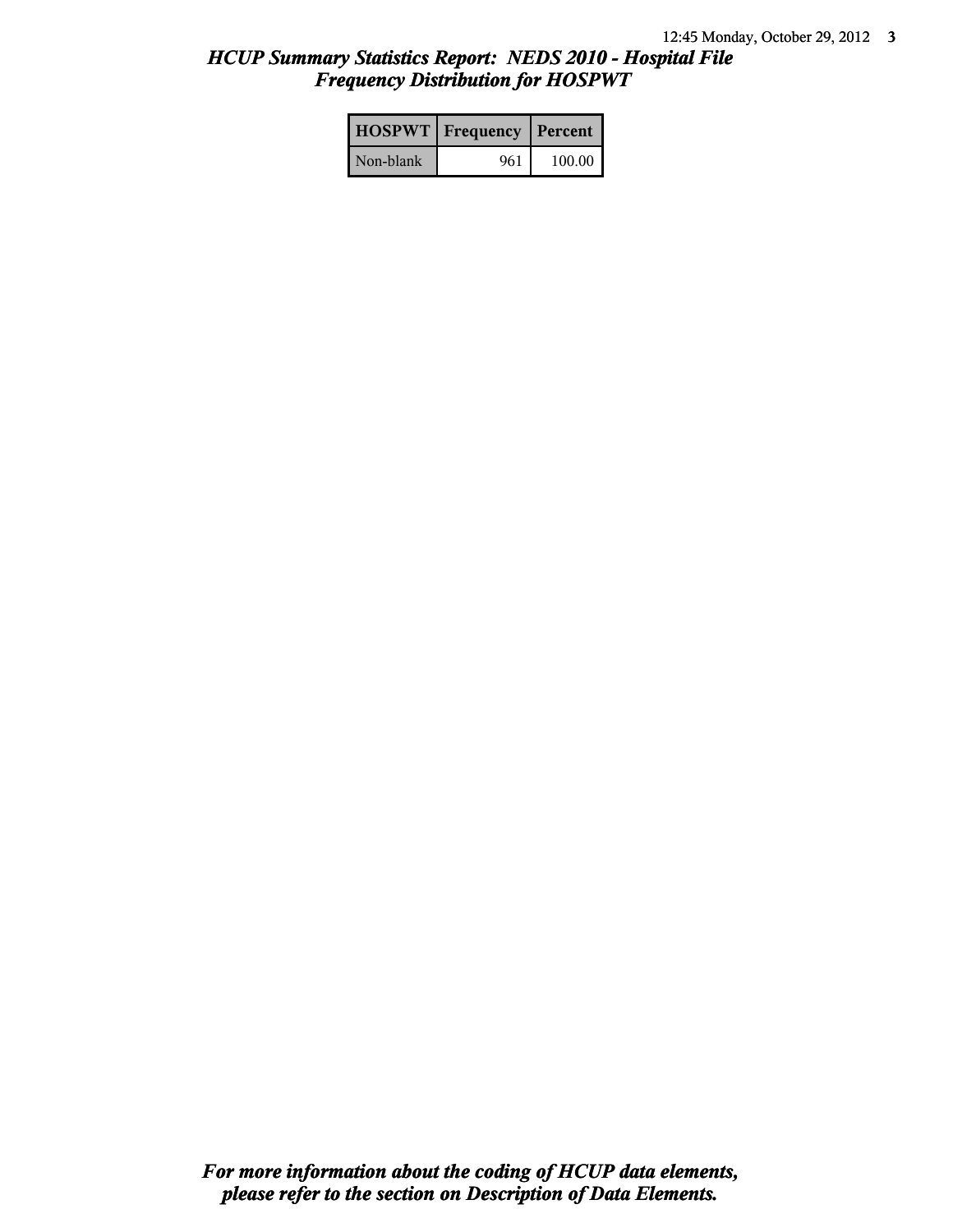# *HCUP Summary Statistics Report: NEDS 2010 - Hospital File Frequency Distribution for HOSP\_CONTROL*

| <b>HOSP CONTROL</b>                           | Frequency | Percent |
|-----------------------------------------------|-----------|---------|
| 0: Government or private (collapsed category) | 428       | 44.54   |
| 1: Government, non-federal (public)           | 156       | 16.23   |
| 2: Private, not-for-profit (voluntary)        | 154       | 16.02   |
| 3: Private, investor-owned (proprietary)      | 133       | 13.84   |
| 4: Private (collapsed category)               | 91        |         |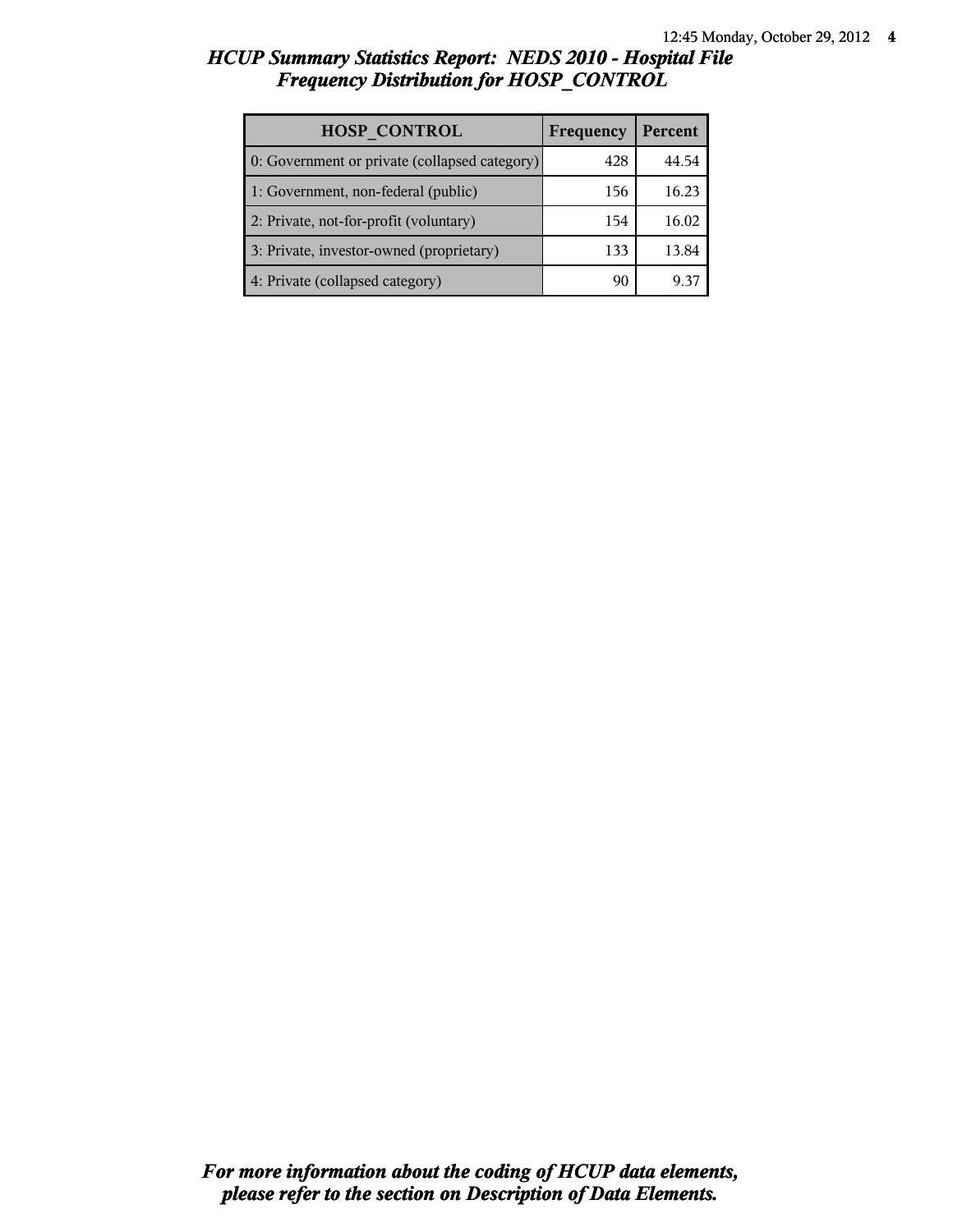# *HCUP Summary Statistics Report: NEDS 2010 - Hospital File Frequency Distribution for HOSP\_ED*

|           | <b>HOSP ED   Frequency   Percent  </b> |        |
|-----------|----------------------------------------|--------|
| Non-blank | 961                                    | 100.00 |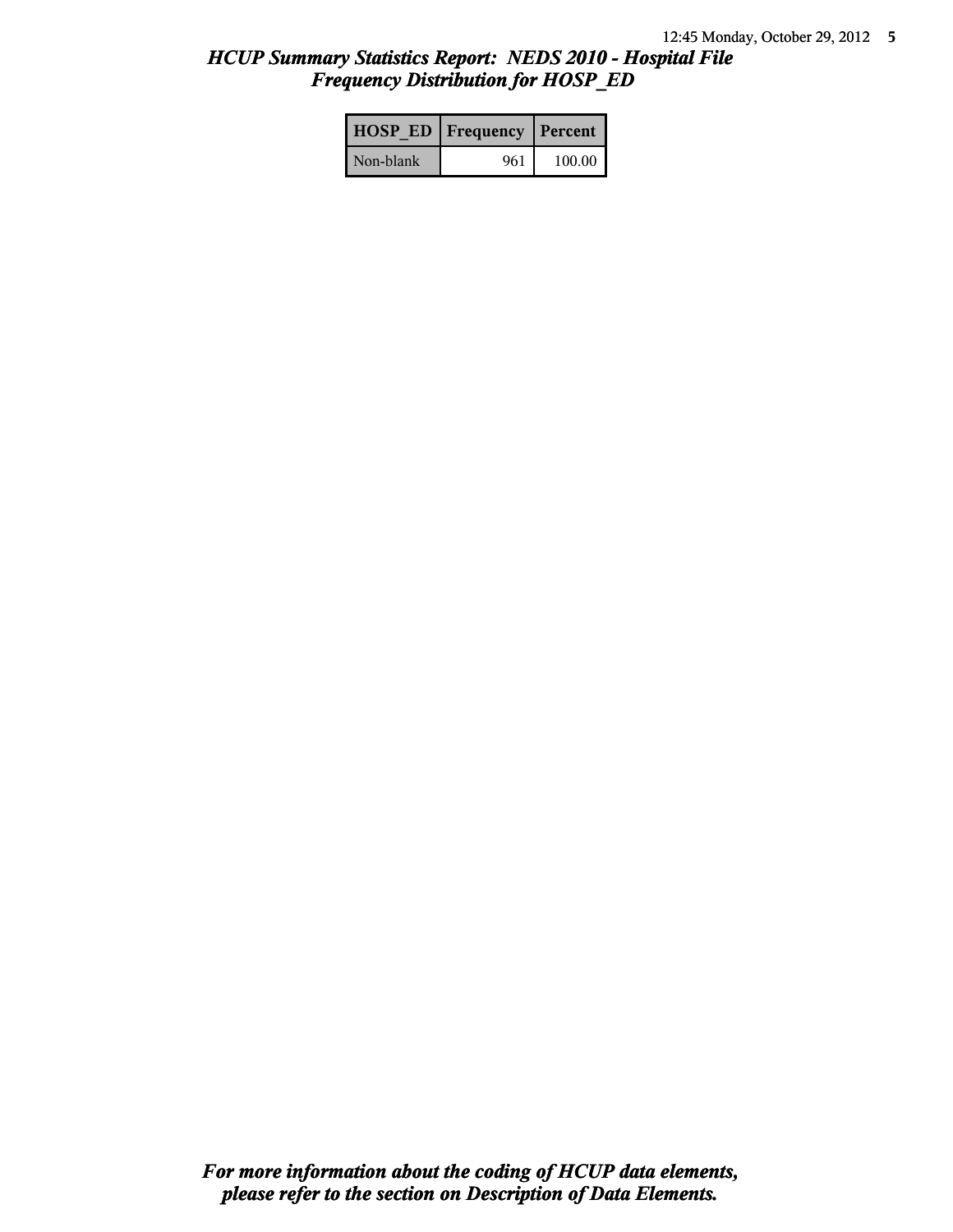| <b>HOSP REGION</b> | Frequency | Percent |
|--------------------|-----------|---------|
| 1: Northeast       | 125       | 13.01   |
| 2: Midwest         | 293       | 30.49   |
| 3: South           | 366       | 38.09   |
| 4: West            | 177       | 18.42   |

# *HCUP Summary Statistics Report: NEDS 2010 - Hospital File Frequency Distribution for HOSP\_REGION*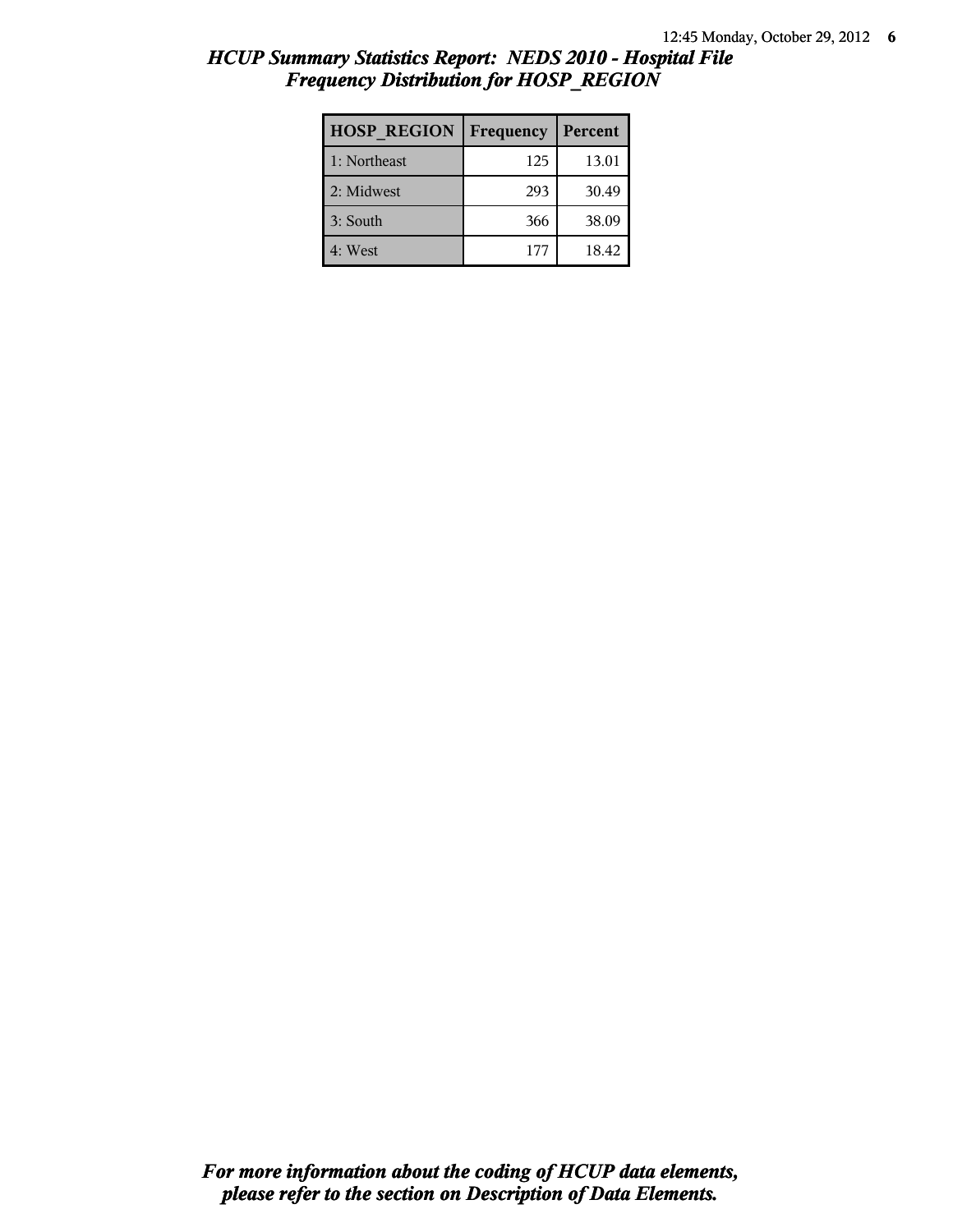# *HCUP Summary Statistics Report: NEDS 2010 - Hospital File Frequency Distribution for HOSP\_TRAUMA*

| <b>HOSP TRAUMA</b>               | Frequency | Percent |
|----------------------------------|-----------|---------|
| 0: Non-trauma center             | 797       | 82.93   |
| 1: Trauma center level 1         | 34        | 3.54    |
| 2: Trauma center level 2         | 39        | 4.06    |
| 3: Trauma center level 3         | 50        | 5.20    |
| 8: Trauma center level 1 or 2    | 11        | 1.14    |
| 9: Trauma center level 1, 2 or 3 | 30        | 3.12    |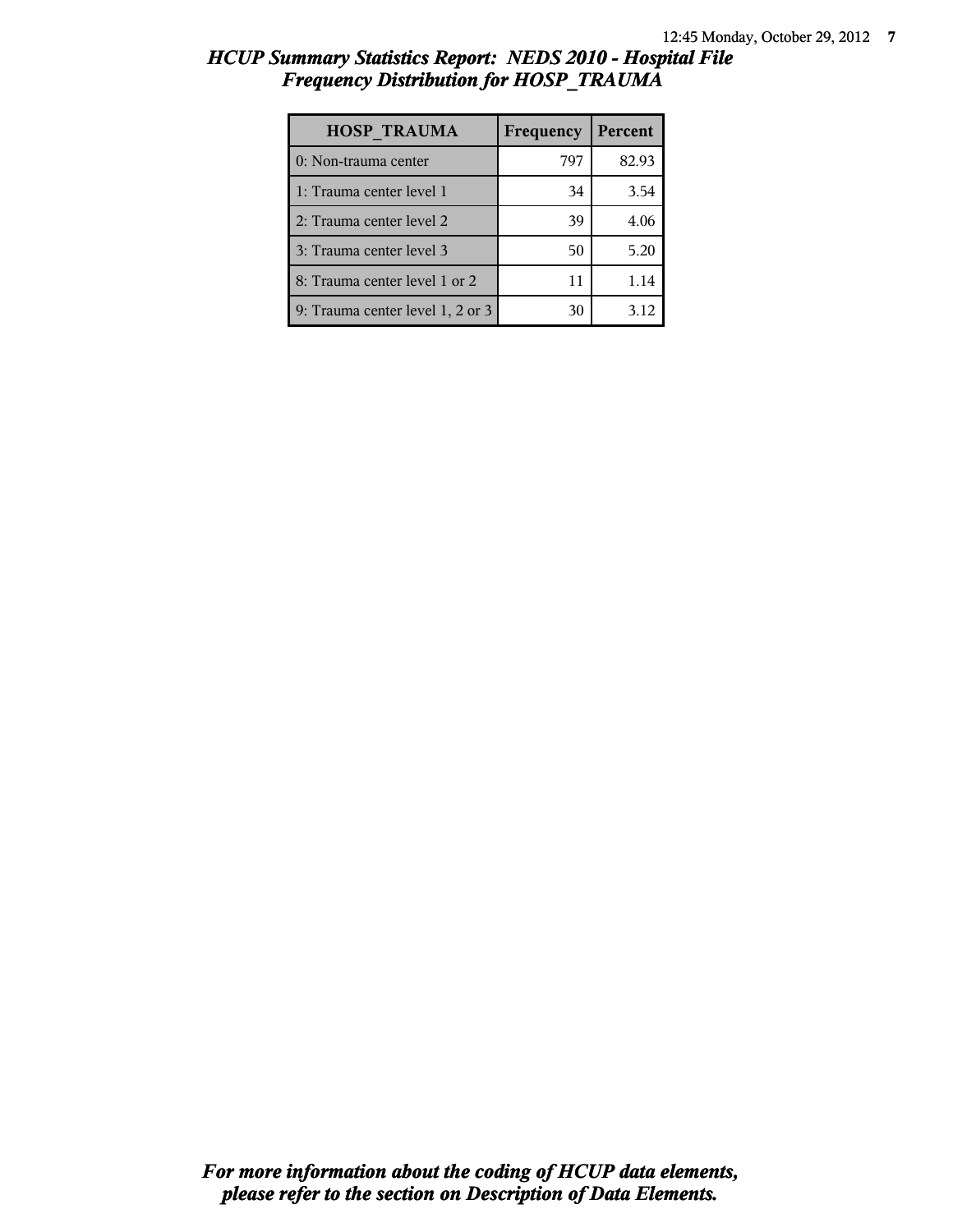# *HCUP Summary Statistics Report: NEDS 2010 - Hospital File Frequency Distribution for HOSP\_URCAT4*

| <b>HOSP URCAT4</b>                                             | Frequency | Percent |
|----------------------------------------------------------------|-----------|---------|
| 1: Large metropolitan areas with at least 1 million residents  | 308       | 32.05   |
| 2: Small metropolitan areas with less than 1 million residents | 240       | 24.97   |
| 3: Micropolitan areas                                          | 153       | 15.92   |
| 4: Not metropolitan or micropolitan                            | 234       | 24.35   |
| 8: Metropolitan areas (1 or 2)                                 | 20        | 2.08    |
| 9: Non metropolitan areas (3 or 4)                             | $\leq 10$ | * **    |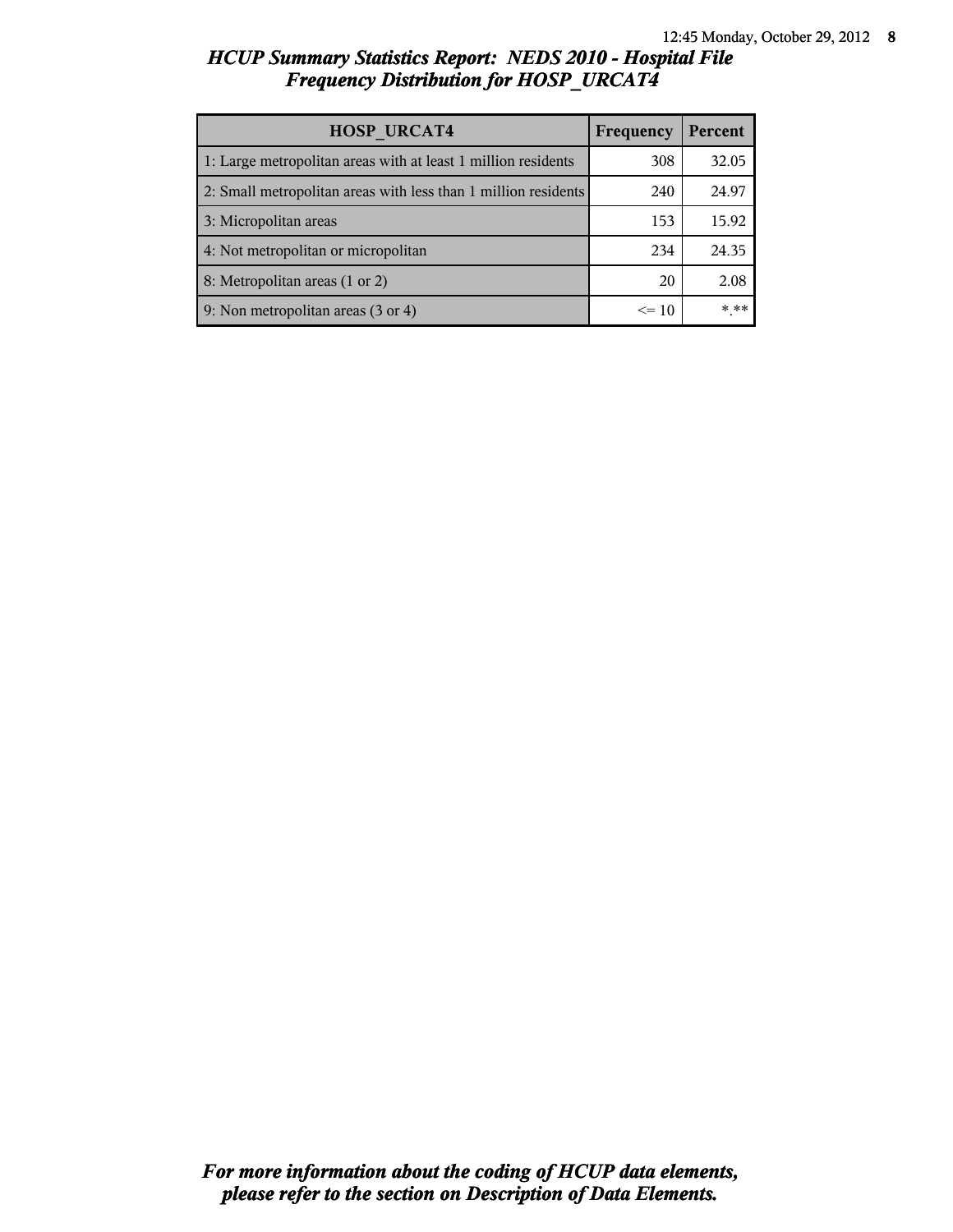# *HCUP Summary Statistics Report: NEDS 2010 - Hospital File Frequency Distribution for HOSP\_UR\_TEACH*

| <b>HOSP UR TEACH</b>        | Frequency | Percent |
|-----------------------------|-----------|---------|
| 0: Metropolitan nonteaching | 397       | 41.31   |
| 1: Metropolitan teaching    | 171       | 17.79   |
| 2: Non-metropolitan         | 393       | 40.89   |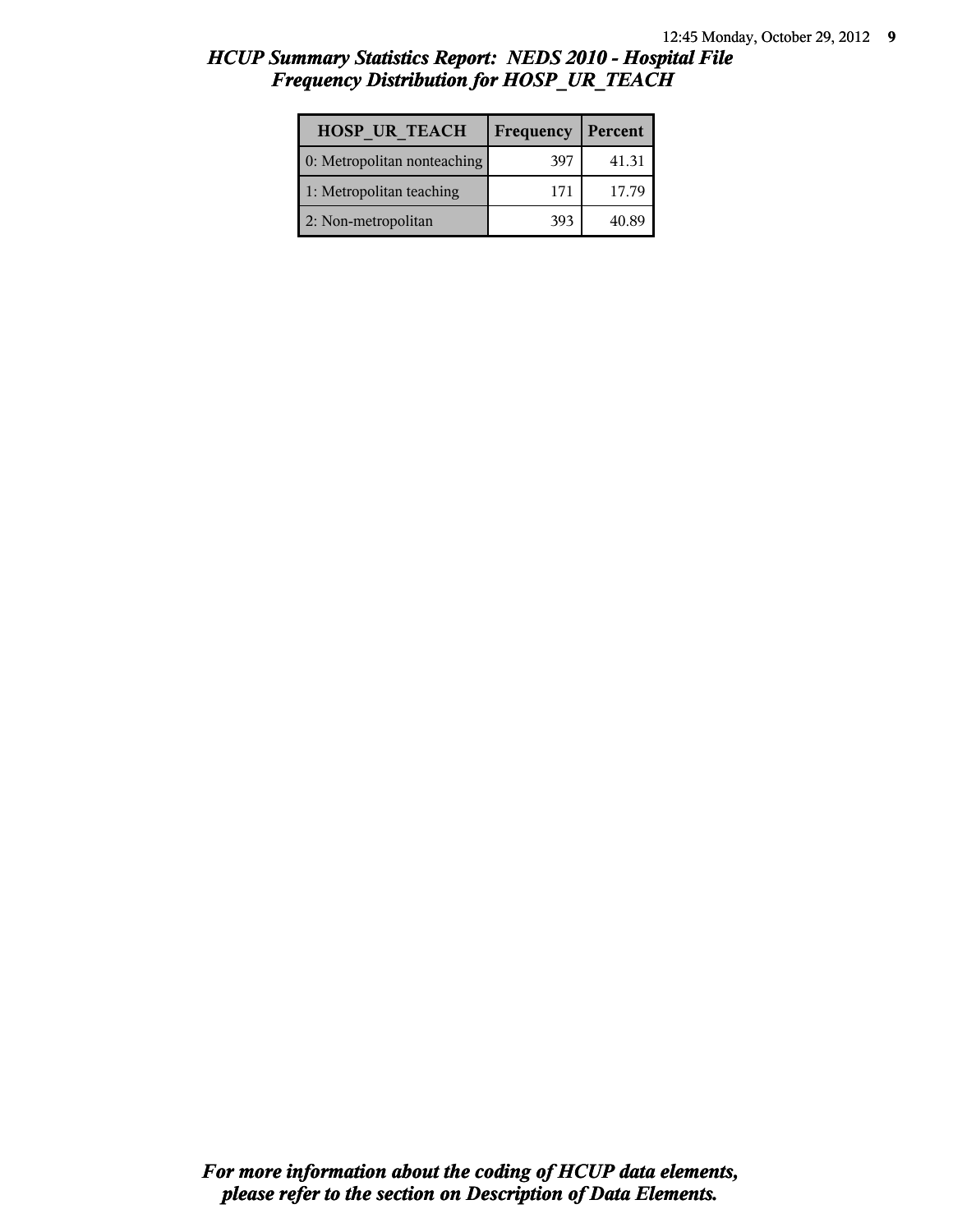# *HCUP Summary Statistics Report: NEDS 2010 - Hospital File Frequency Distribution for N\_DISC\_U*

| N DISC U   Frequency   Percent |     |        |
|--------------------------------|-----|--------|
| Non-blank                      | 961 | 100.00 |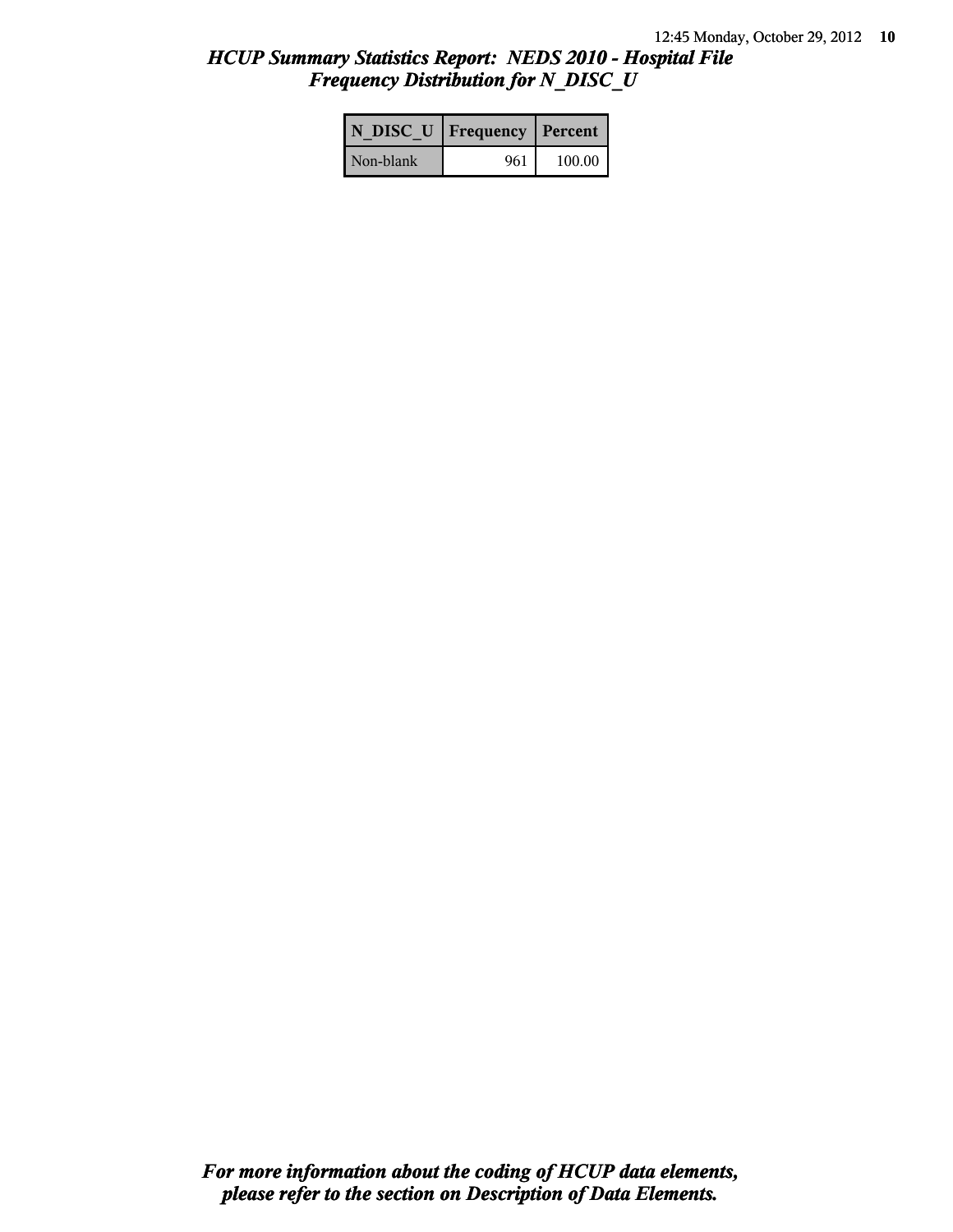# *HCUP Summary Statistics Report: NEDS 2010 - Hospital File Frequency Distribution for N\_HOSP\_U*

| N HOSP U   Frequency   Percent |     |        |
|--------------------------------|-----|--------|
| Non-blank                      | 961 | 100.00 |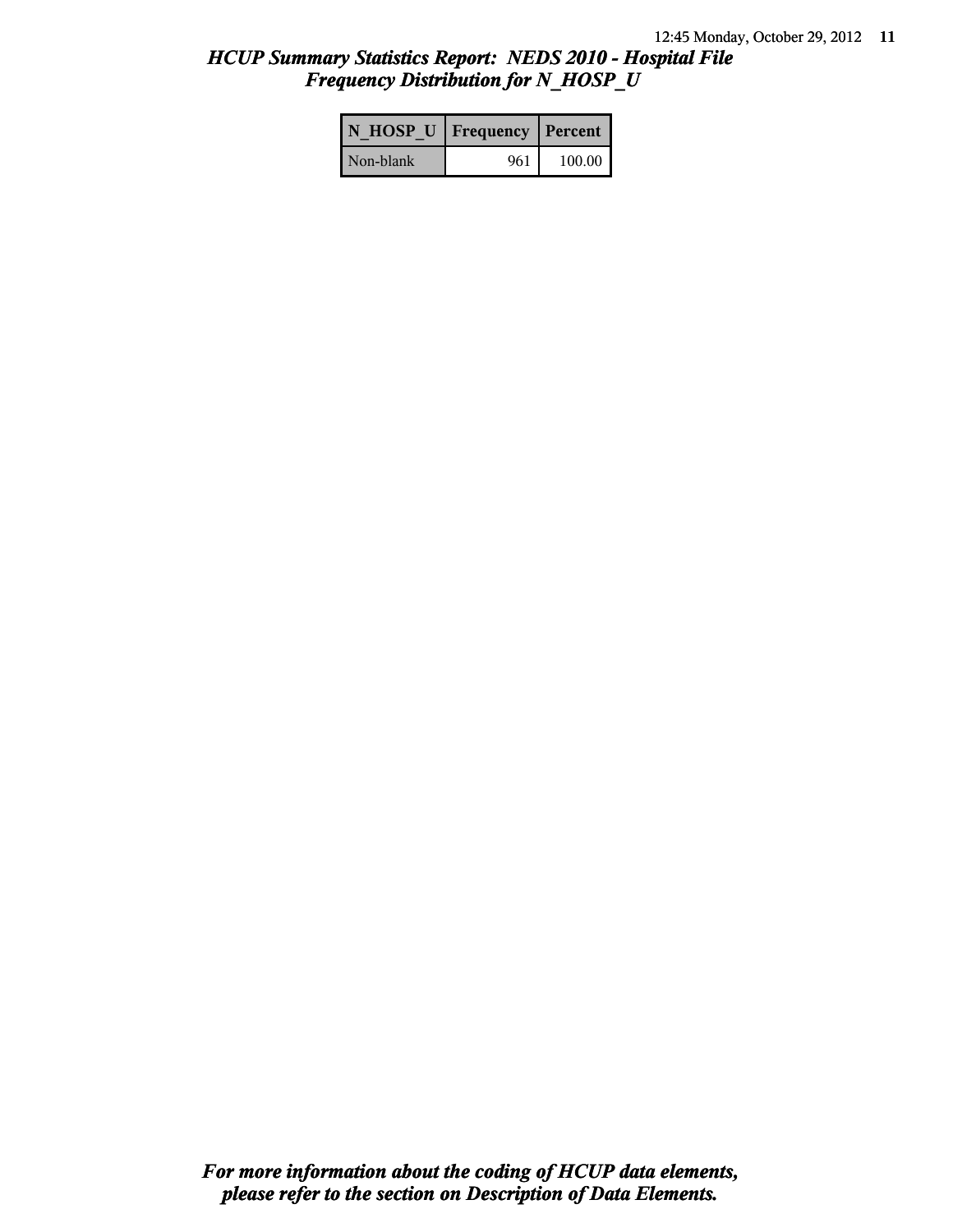# *HCUP Summary Statistics Report: NEDS 2010 - Hospital File Frequency Distribution for S\_DISC\_U*

| S DISC U   Frequency   Percent |     |        |
|--------------------------------|-----|--------|
| Non-blank                      | 961 | 100.00 |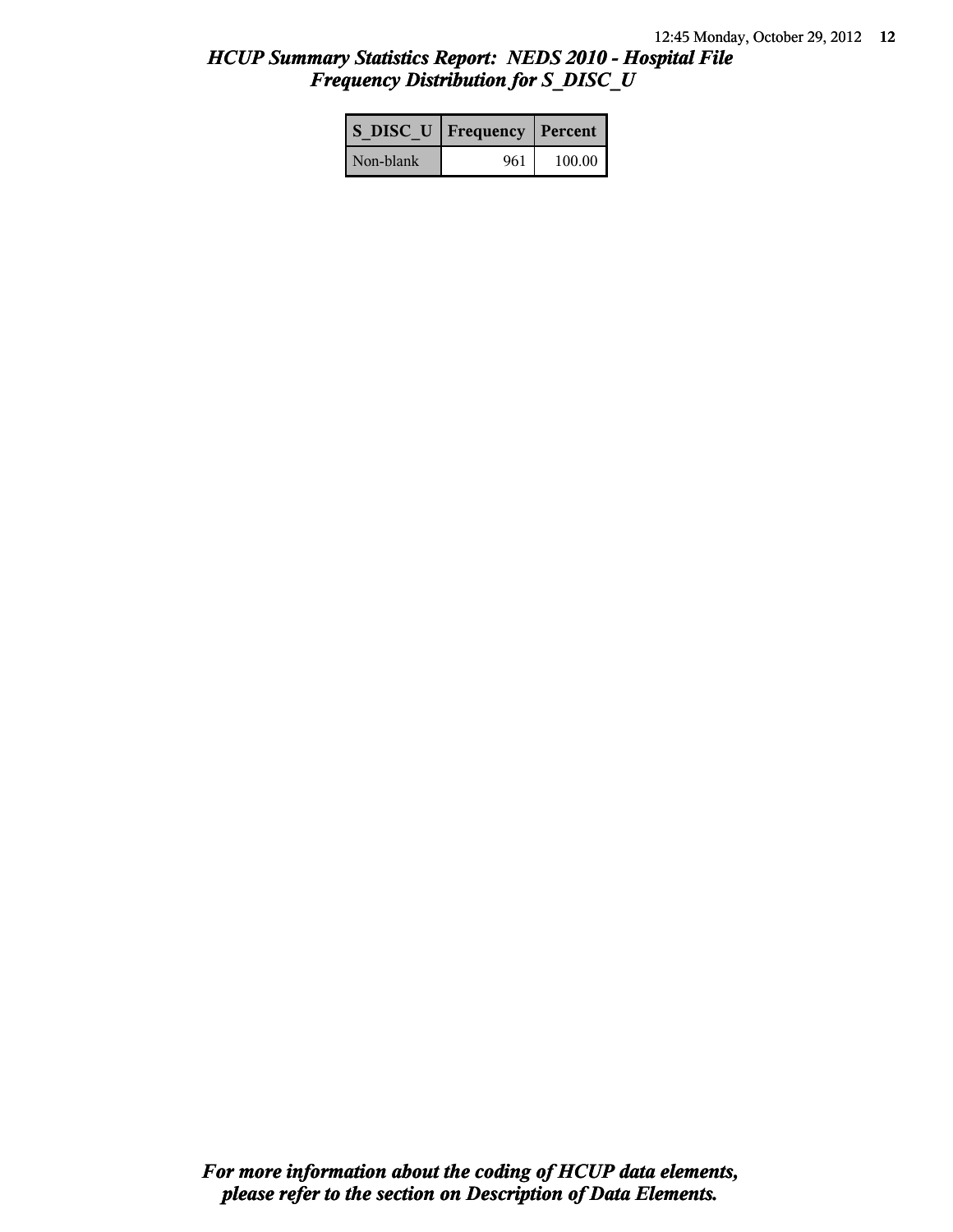# *HCUP Summary Statistics Report: NEDS 2010 - Hospital File Frequency Distribution for S\_HOSP\_U*

| S HOSP U Frequency   Percent |     |          |
|------------------------------|-----|----------|
| Non-blank                    | 961 | $100.00$ |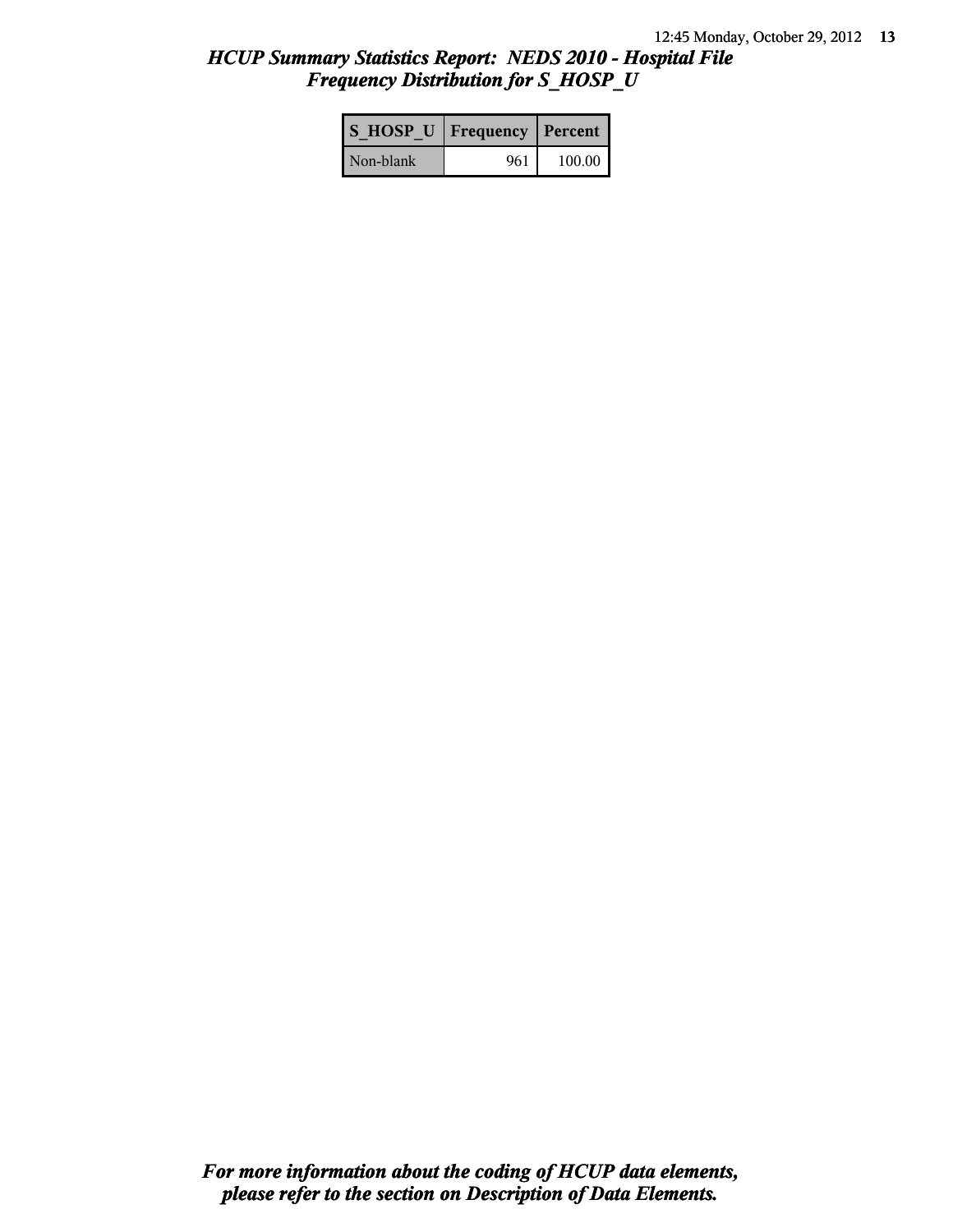# *HCUP Summary Statistics Report: NEDS 2010 - Hospital File Frequency Distribution for TOTAL\_EDVISITS*

| <b>TOTAL EDVISITS Frequency Percent</b> |     |        |
|-----------------------------------------|-----|--------|
| Non-blank                               | 961 | 100.00 |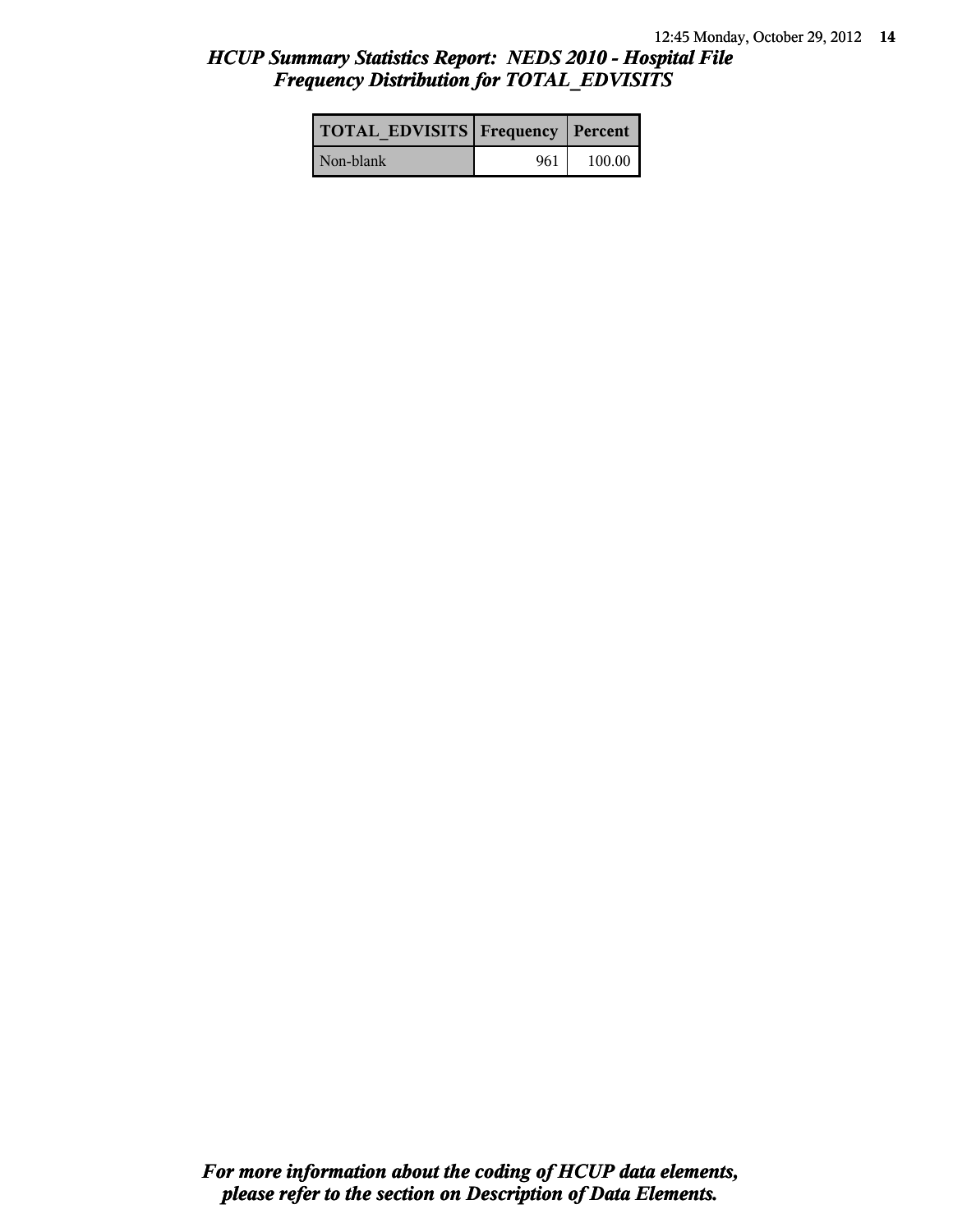# *HCUP Summary Statistics Report: NEDS 2010 - Hospital File Frequency Distribution for YEAR*

|      | <b>YEAR</b> Frequency | Percent |  |
|------|-----------------------|---------|--|
| 2010 | 961                   | 100.00  |  |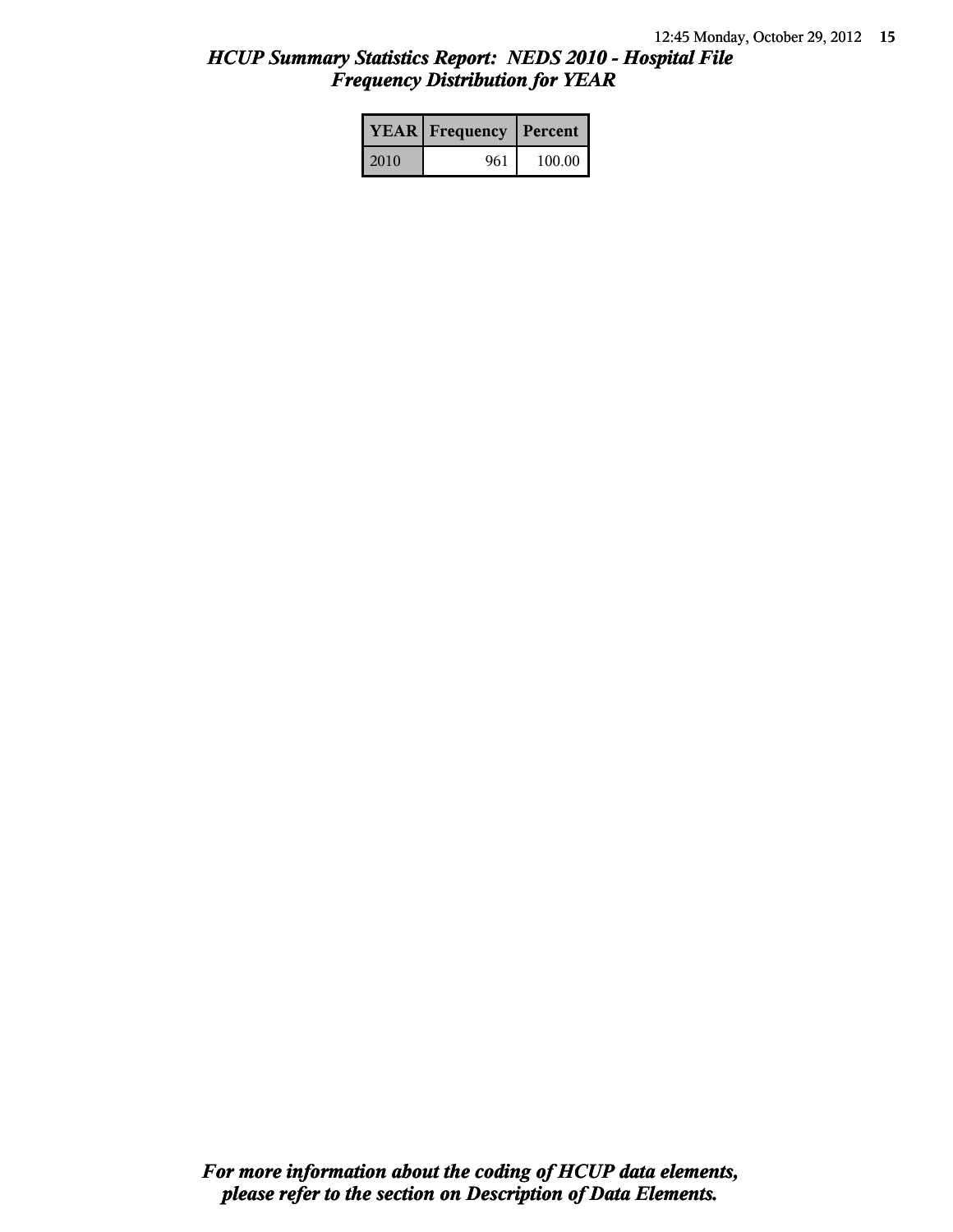| <b>Moments</b>         |            |                         |            |
|------------------------|------------|-------------------------|------------|
| N                      | 961        | <b>Sum Weights</b>      | 961        |
| Mean                   | 4.74124078 | <b>Sum Observations</b> | 4556.33239 |
| <b>Std Deviation</b>   | 1.8811616  | Variance                | 3.53876898 |
| <b>Skewness</b>        | 6.82182264 | <b>Kurtosis</b>         | 80.4554888 |
| <b>Uncorrected SS</b>  | 24999.8872 | <b>Corrected SS</b>     | 3397.21822 |
| <b>Coeff Variation</b> | 39.6765676 | <b>Std Error Mean</b>   | 0.06068263 |

### *Variable: DISCWT (Weight to ED Visits in AHA universe)*

| <b>Basic Statistical Measures</b> |          |                            |          |
|-----------------------------------|----------|----------------------------|----------|
| Location                          |          | <b>Variability</b>         |          |
| <b>Mean</b>                       | 4.741241 | <b>Std Deviation</b>       | 1.88116  |
| <b>Median</b>                     | 4.487380 | <b>Variance</b>            | 3.53877  |
| Mode                              | 5.599746 | Range                      | 28.83586 |
|                                   |          | <b>Interquartile Range</b> | 1.51290  |

| Tests for Location: Mu0=0 |               |                  |                |         |
|---------------------------|---------------|------------------|----------------|---------|
| <b>Test</b>               |               | <b>Statistic</b> | p Value        |         |
| Student's t               | 78.13176<br>t |                  | Pr> t          | < 0001  |
| <b>Sign</b>               | M             | 480.5            | $P_r \geq  M $ | < 0.001 |
| <b>Signed Rank</b>        | S             | 231120.5         | $Pr \geq  S $  | < 0001  |

| <b>Quantiles (Definition 5)</b> |                 |  |
|---------------------------------|-----------------|--|
| Quantile                        | <b>Estimate</b> |  |
| $100\%$ Max                     | 30.69880        |  |
| 99%                             | 13.60747        |  |
| 95%                             | 6.51896         |  |
| 90%                             | 6.23518         |  |
| 75% Q3                          | 5.41197         |  |
| 50% Median                      | 4.48738         |  |
| 25% Q1                          | 3.89907         |  |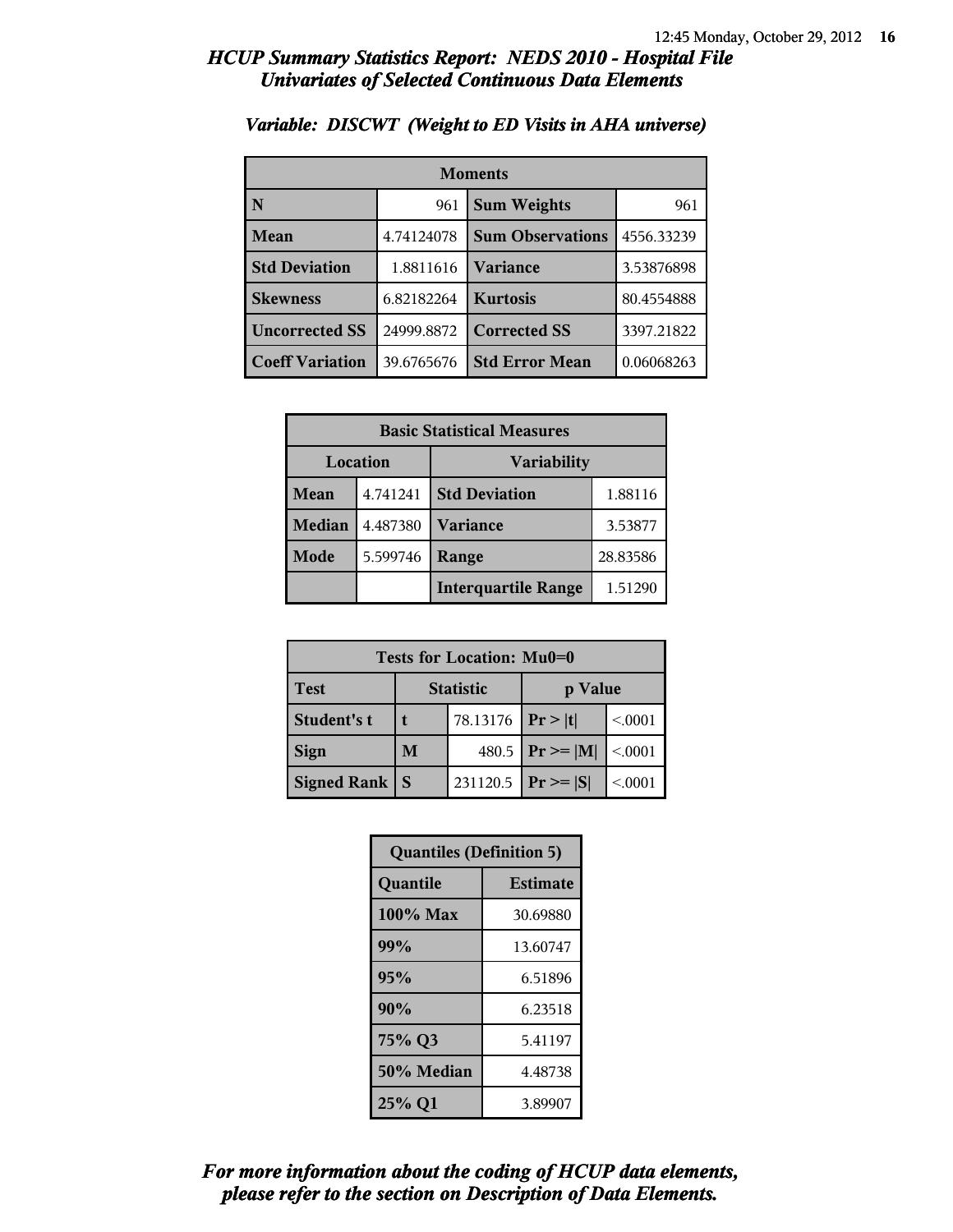| <b>Quantiles (Definition 5)</b> |         |  |
|---------------------------------|---------|--|
| <b>Estimate</b><br>Quantile     |         |  |
| 10%                             | 3.16016 |  |
| 5%                              | 2.94188 |  |
| 1%                              | 2.66525 |  |
| 0% Min                          | 1.86293 |  |

*Variable: DISCWT (Weight to ED Visits in AHA universe)*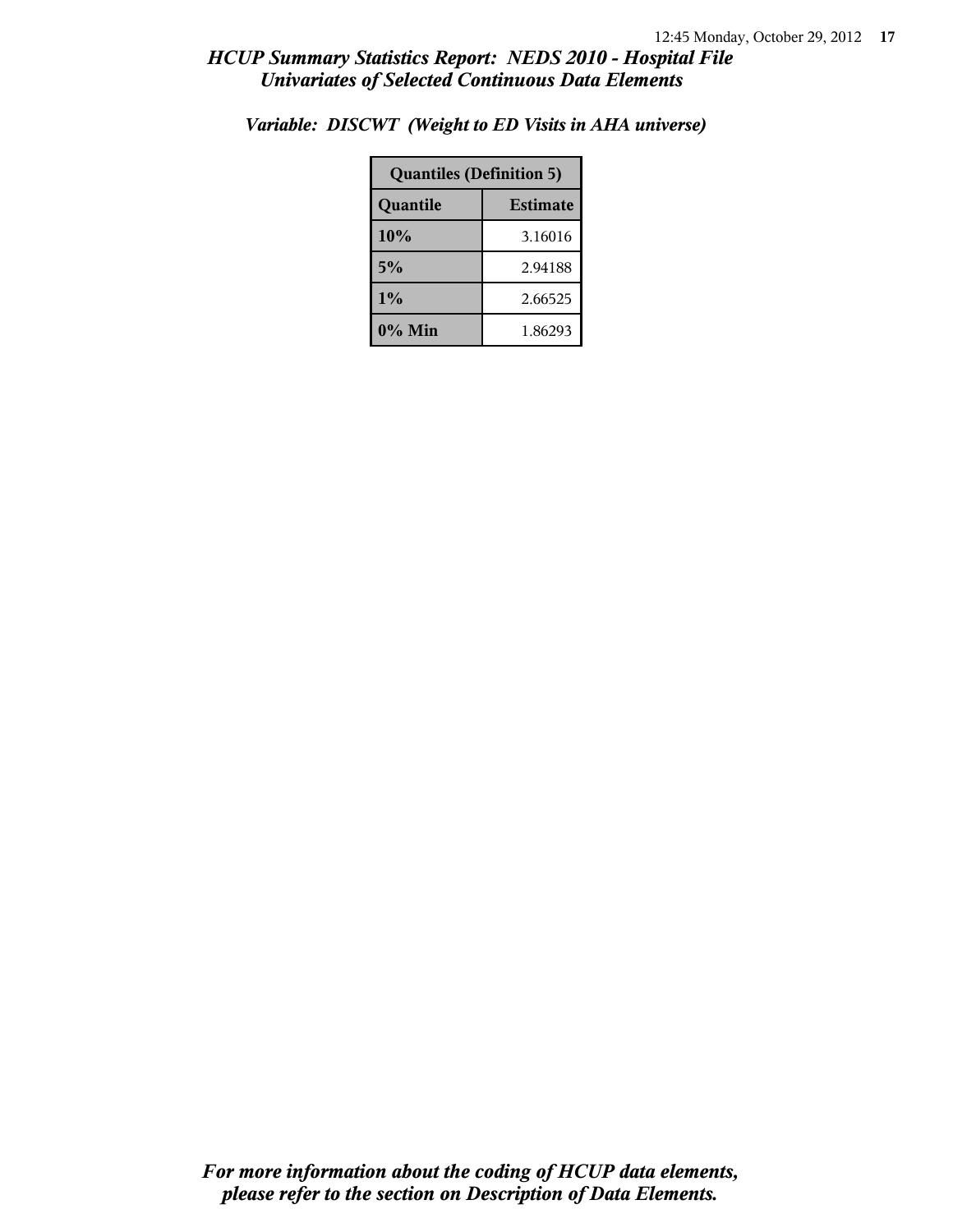| <b>Moments</b>         |            |                         |            |
|------------------------|------------|-------------------------|------------|
| N                      | 961        | <b>Sum Weights</b>      | 961        |
| Mean                   | 4.99791883 | <b>Sum Observations</b> | 4803       |
| <b>Std Deviation</b>   | 1.44216826 | Variance                | 2.07984928 |
| <b>Skewness</b>        | 12.4721443 | <b>Kurtosis</b>         | 189.47774  |
| <b>Uncorrected SS</b>  | 26001.6595 | <b>Corrected SS</b>     | 1996.65531 |
| <b>Coeff Variation</b> | 28.8553757 | <b>Std Error Mean</b>   | 0.04652156 |

### *Variable: HOSPWT (Weight to hospitals in AHA universe)*

| <b>Basic Statistical Measures</b> |          |                            |          |
|-----------------------------------|----------|----------------------------|----------|
| Location                          |          | <b>Variability</b>         |          |
| <b>Mean</b>                       | 4.997919 | <b>Std Deviation</b>       | 1.44217  |
| <b>Median</b>                     | 4.925000 | <b>Variance</b>            | 2.07985  |
| Mode                              | 5.000000 | Range                      | 28.00000 |
|                                   |          | <b>Interquartile Range</b> | 0.17391  |

| Tests for Location: Mu0=0 |   |                  |                |         |
|---------------------------|---|------------------|----------------|---------|
| <b>Test</b>               |   | <b>Statistic</b> | p Value        |         |
| Student's t               | t | 107.4323         | Pr> t          | < 0001  |
| <b>Sign</b>               | M | 480.5            | $P_r \geq  M $ | < 0.001 |
| <b>Signed Rank</b>        | S | 231120.5         | $Pr \geq  S $  | < 0001  |

| <b>Quantiles (Definition 5)</b> |                 |  |
|---------------------------------|-----------------|--|
| Quantile                        | <b>Estimate</b> |  |
| $100\%$ Max                     | 29.50000        |  |
| 99%                             | 10.50000        |  |
| 95%                             | 5.00000         |  |
| 90%                             | 5.00000         |  |
| 75% Q3                          | 5.00000         |  |
| 50% Median                      | 4.92500         |  |
| 25% Q1                          | 4.82609         |  |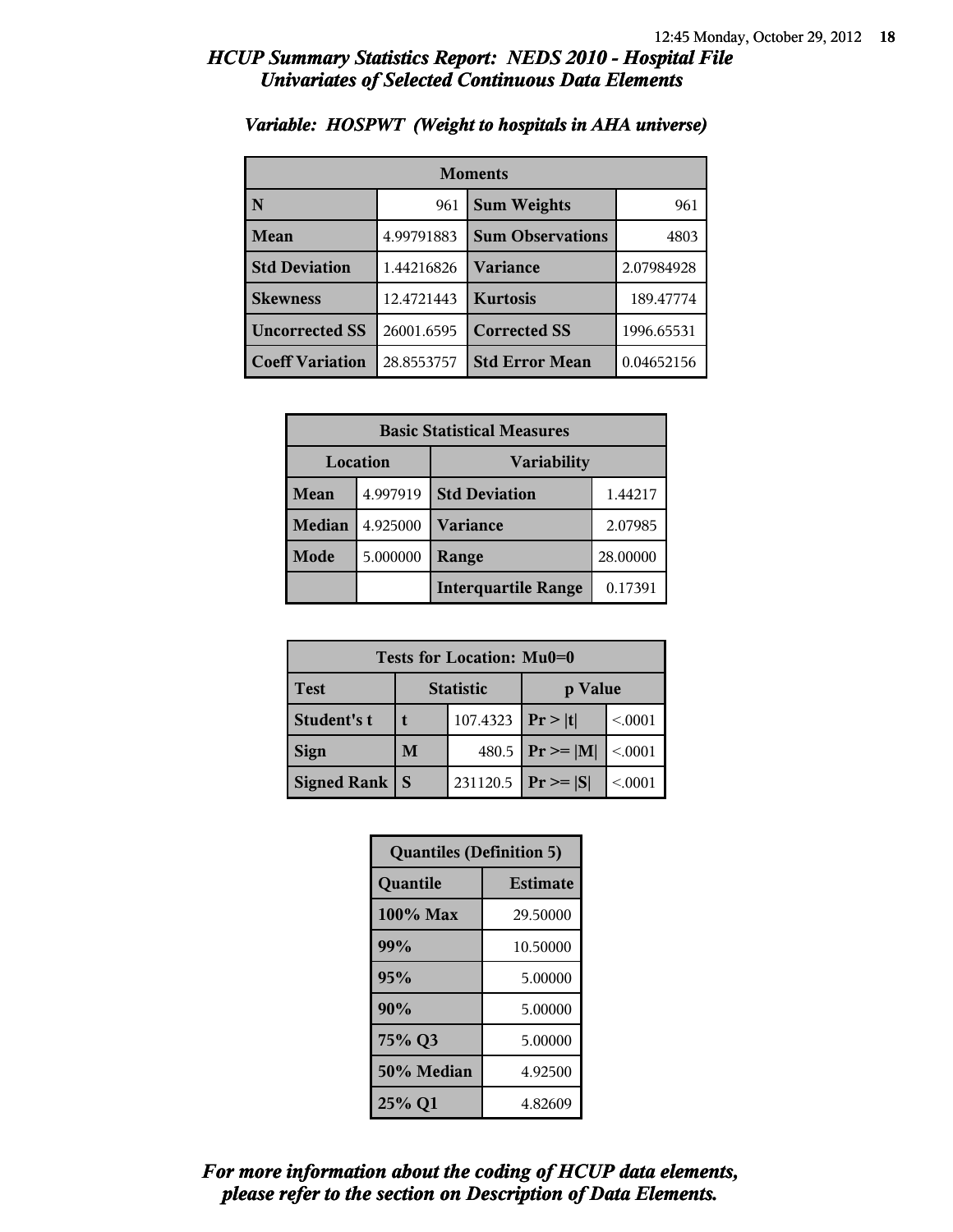| <b>Quantiles (Definition 5)</b> |         |  |
|---------------------------------|---------|--|
| <b>Estimate</b><br>Quantile     |         |  |
| 10%<br>4.62500                  |         |  |
| 5%<br>4.50000                   |         |  |
| 1%<br>3.50000                   |         |  |
| 0% Min                          | 1.50000 |  |

*Variable: HOSPWT (Weight to hospitals in AHA universe)*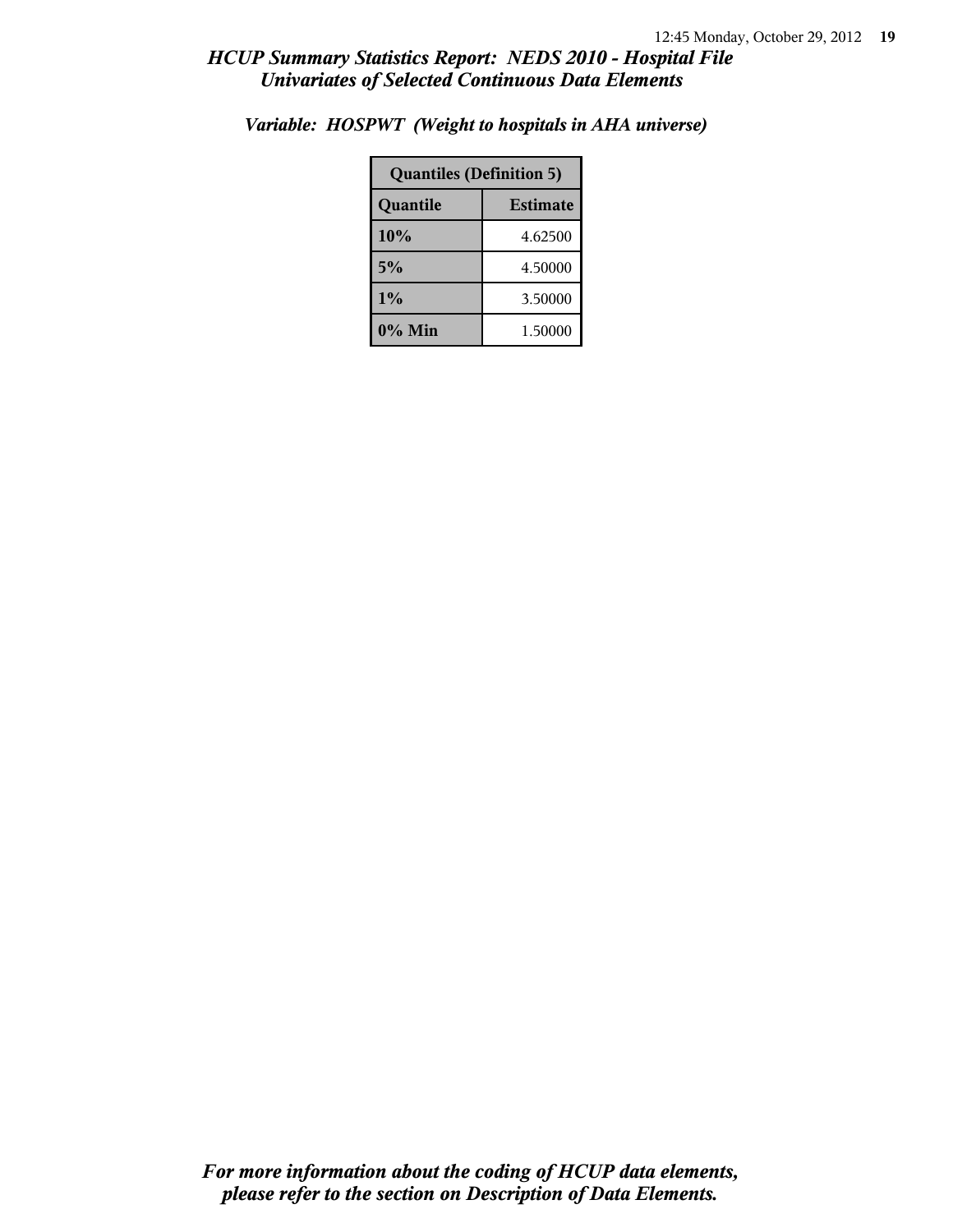| <b>Moments</b>         |            |                         |              |  |
|------------------------|------------|-------------------------|--------------|--|
| N                      | 961        | <b>Sum Weights</b>      | 961          |  |
| Mean                   | 2342871.85 | <b>Sum Observations</b> | 2251499851   |  |
| <b>Std Deviation</b>   | 1481786.97 | <b>Variance</b>         | 2.19569E12   |  |
| <b>Skewness</b>        | 0.52311725 | <b>Kurtosis</b>         | $-0.8411821$ |  |
| <b>Uncorrected SS</b>  | 7.38284E15 | <b>Corrected SS</b>     | 2.10786E15   |  |
| <b>Coeff Variation</b> | 63.2466078 | <b>Std Error Mean</b>   | 47799.5797   |  |

### *Variable: N\_DISC\_U (Number of AHA universe ED visits in NEDS\_STRATUM)*

| <b>Basic Statistical Measures</b> |         |                                       |            |  |
|-----------------------------------|---------|---------------------------------------|------------|--|
| Location<br>Variability           |         |                                       |            |  |
| <b>Mean</b>                       | 2342872 | <b>Std Deviation</b><br>1481787       |            |  |
| <b>Median</b>                     | 2036494 | <b>Variance</b>                       | 2.19569E12 |  |
| Mode                              | 1231317 | Range                                 | 5701074    |  |
|                                   |         | <b>Interquartile Range</b><br>2431956 |            |  |

| Tests for Location: Mu0=0 |                             |          |                     |         |  |
|---------------------------|-----------------------------|----------|---------------------|---------|--|
| <b>Test</b>               | <b>Statistic</b><br>p Value |          |                     |         |  |
| Student's t               |                             | 49.01449 | Pr >  t             | < 0001  |  |
| <b>Sign</b>               | M                           |          | 480.5 $ Pr \ge  M $ | < 0.001 |  |
| <b>Signed Rank</b><br>S   |                             | 231120.5 | $Pr \geq  S $       | < 0001  |  |

| <b>Quantiles (Definition 5)</b> |                 |  |
|---------------------------------|-----------------|--|
| Quantile                        | <b>Estimate</b> |  |
| 100% Max                        | 5782866         |  |
| 99%                             | 5782866         |  |
| 95%                             | 4902185         |  |
| 90%                             | 4585215         |  |
| 75% Q3<br>3538272               |                 |  |
| 50% Median<br>2036494           |                 |  |
| 25% Q1<br>1106316               |                 |  |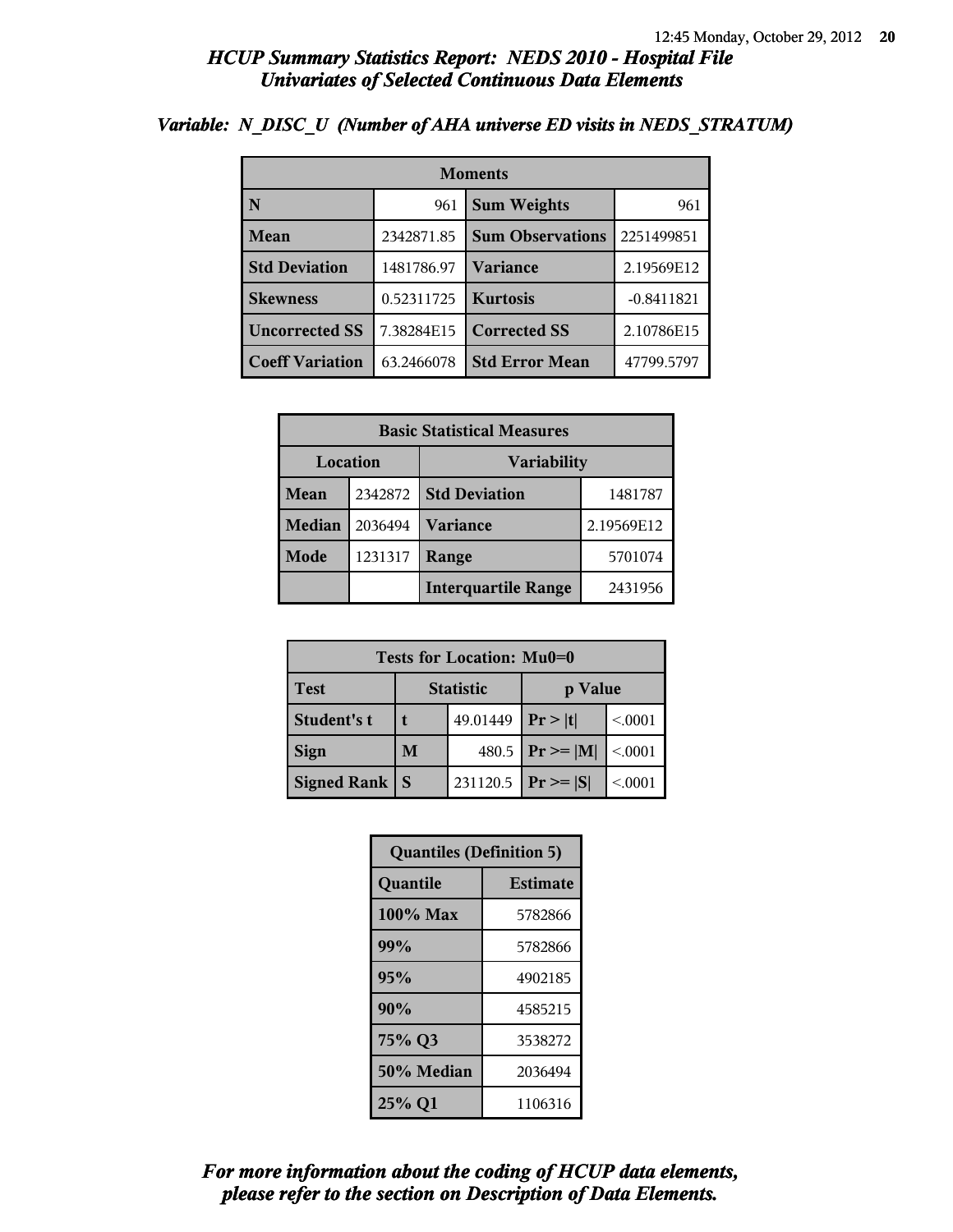*Variable: N\_DISC\_U (Number of AHA universe ED visits in NEDS\_STRATUM)*

| <b>Quantiles (Definition 5)</b> |        |  |  |
|---------------------------------|--------|--|--|
| Quantile<br><b>Estimate</b>     |        |  |  |
| 10%                             | 692711 |  |  |
| 5%                              | 480265 |  |  |
| $1\%$<br>253959                 |        |  |  |
| 0% Min<br>81792                 |        |  |  |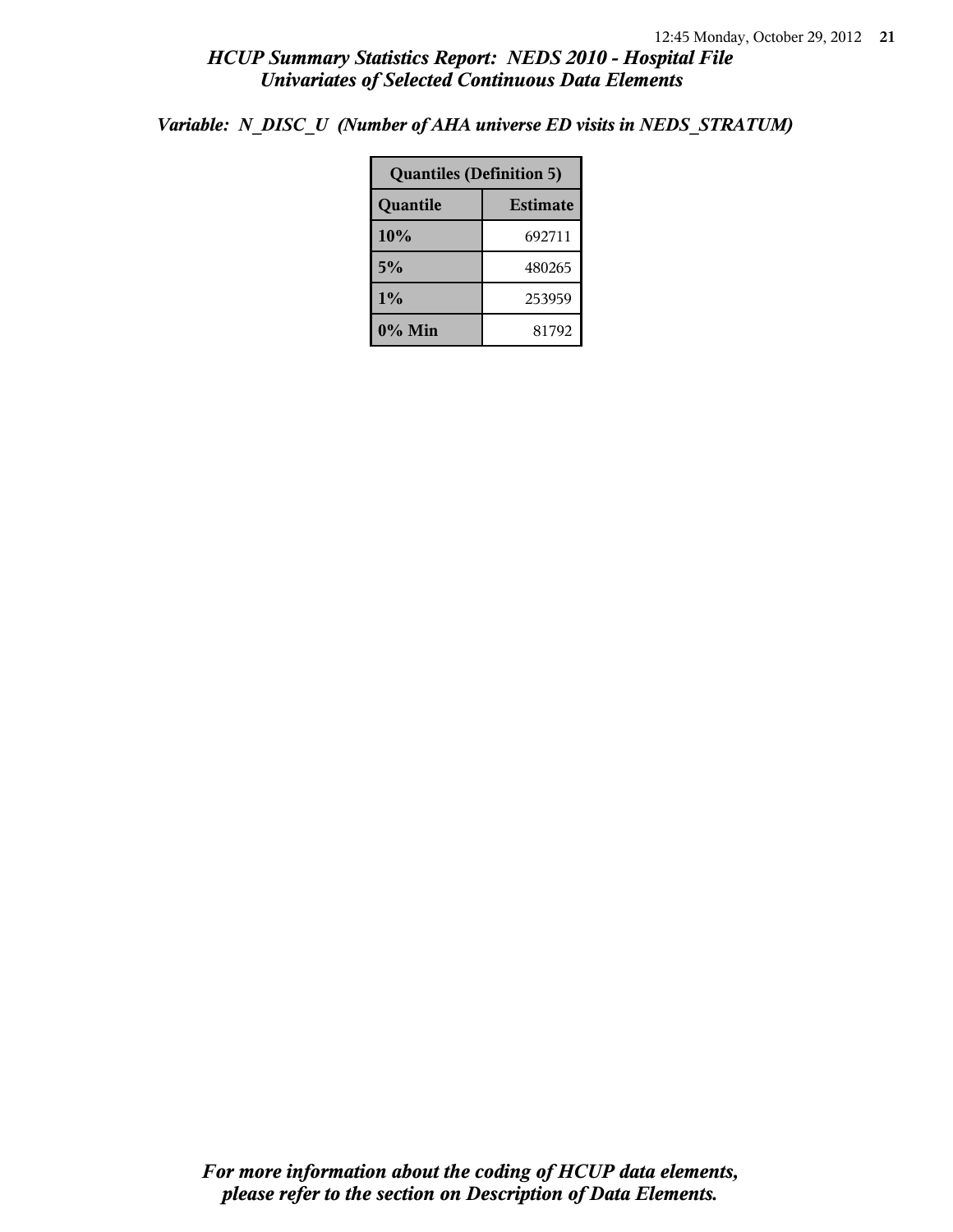| <b>Moments</b>         |            |                         |              |  |
|------------------------|------------|-------------------------|--------------|--|
| N                      | 961        | <b>Sum Weights</b>      | 961          |  |
| Mean                   | 118.126951 | <b>Sum Observations</b> | 113520       |  |
| <b>Std Deviation</b>   | 69.8628009 | <b>Variance</b>         | 4880.81095   |  |
| <b>Skewness</b>        | 0.19698533 | <b>Kurtosis</b>         | $-1.1744874$ |  |
| <b>Uncorrected SS</b>  | 18095350   | <b>Corrected SS</b>     | 4685578.51   |  |
| <b>Coeff Variation</b> | 59.142135  | <b>Std Error Mean</b>   | 2.25363874   |  |

### *Variable: N\_HOSP\_U (Number of AHA universe hospitals in NEDS\_STRATUM)*

| <b>Basic Statistical Measures</b> |          |                            |           |  |
|-----------------------------------|----------|----------------------------|-----------|--|
| Location<br><b>Variability</b>    |          |                            |           |  |
| <b>Mean</b>                       | 118.1270 | <b>Std Deviation</b>       | 69.86280  |  |
| <b>Median</b>                     | 111.0000 | <b>Variance</b><br>4881    |           |  |
| Mode                              | 245.0000 | Range                      | 242.00000 |  |
|                                   |          | <b>Interquartile Range</b> | 128.00000 |  |

| Tests for Location: Mu0=0 |                             |         |                 |         |  |
|---------------------------|-----------------------------|---------|-----------------|---------|--|
| <b>Test</b>               | <b>Statistic</b><br>p Value |         |                 |         |  |
| Student's t               |                             | 52.4161 | Pr> t           | < 0.001 |  |
| <b>Sign</b>               | 480.5<br>M                  |         | $ Pr \ge =  M $ | < 0.001 |  |
| <b>Signed Rank</b>        | 231120.5<br><b>S</b>        |         |                 | < 0.001 |  |

| <b>Quantiles (Definition 5)</b> |                 |  |
|---------------------------------|-----------------|--|
| Quantile                        | <b>Estimate</b> |  |
| $100\%$ Max                     | 245             |  |
| 99%                             | 245             |  |
| 95%                             | 245             |  |
| 90%                             | 197             |  |
| 75% Q3<br>185                   |                 |  |
| 50% Median                      | 111             |  |
| 25% Q1                          | 57              |  |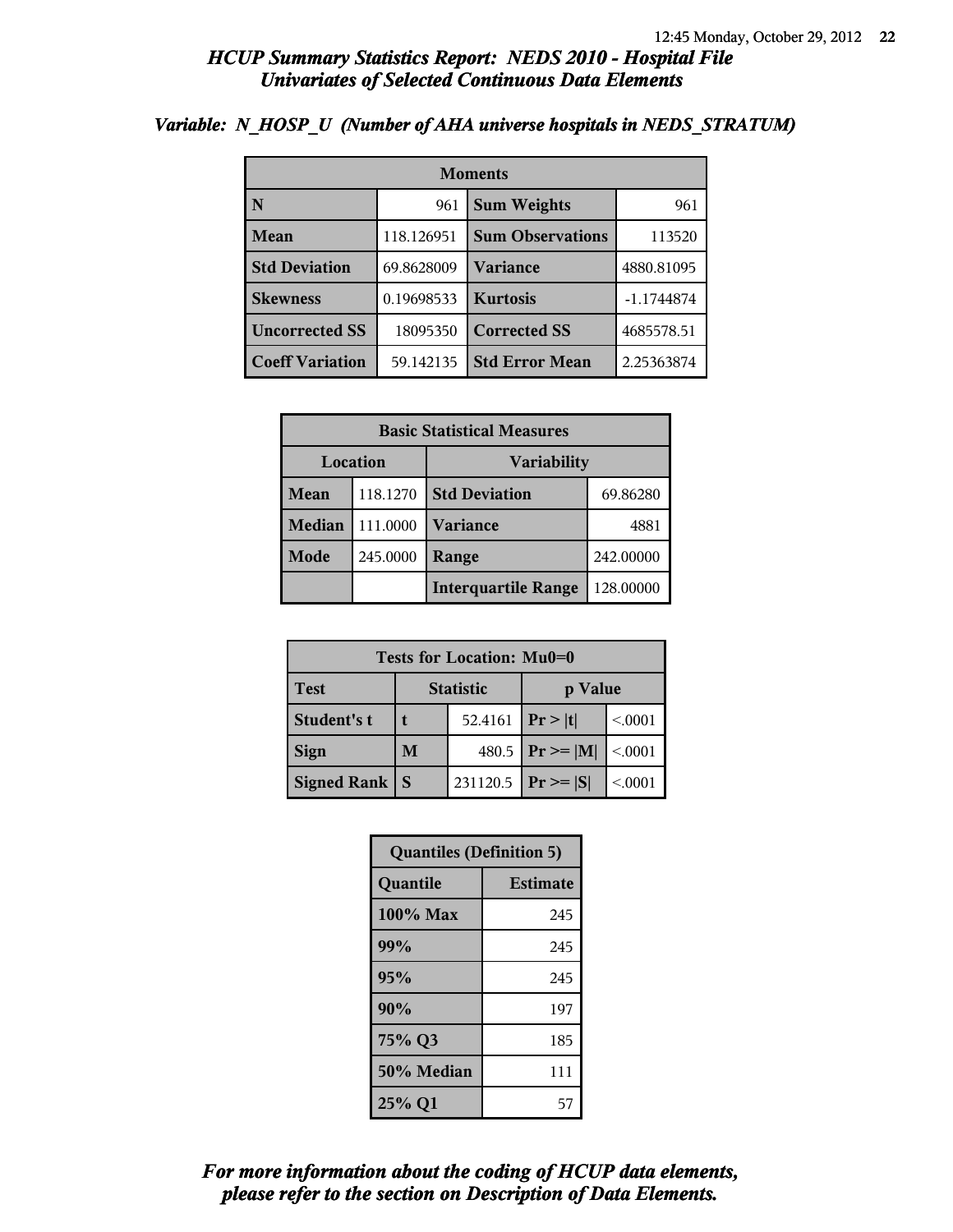*Variable: N\_HOSP\_U (Number of AHA universe hospitals in NEDS\_STRATUM)*

| <b>Quantiles (Definition 5)</b> |    |  |  |
|---------------------------------|----|--|--|
| Quantile<br><b>Estimate</b>     |    |  |  |
| 10%                             | 28 |  |  |
| 5%                              | 19 |  |  |
| $1\%$                           |    |  |  |
| $0\%$ Min                       |    |  |  |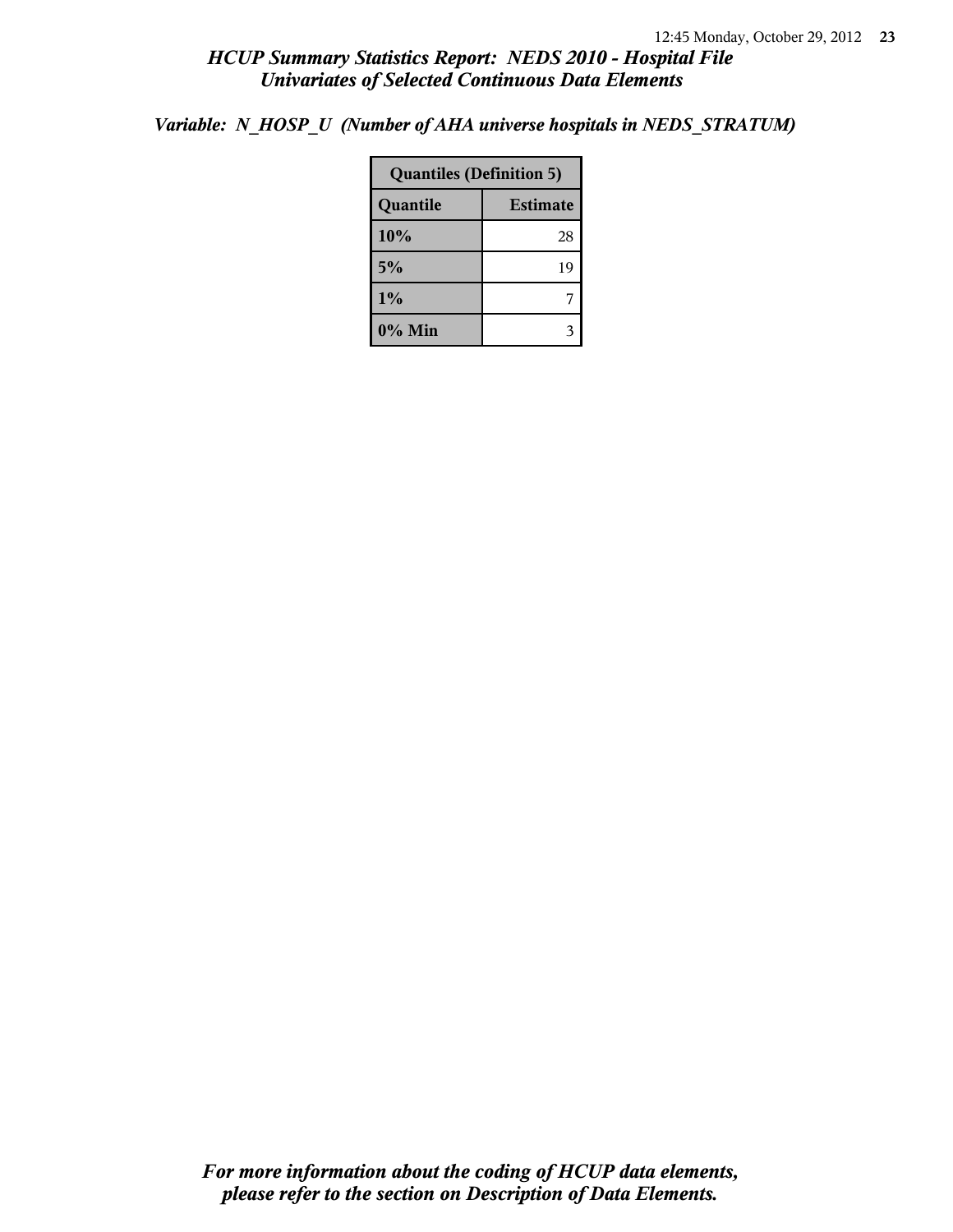| <b>Moments</b>         |            |                           |              |  |
|------------------------|------------|---------------------------|--------------|--|
| N                      | 961        | <b>Sum Weights</b><br>961 |              |  |
| Mean                   | 541288.646 | <b>Sum Observations</b>   | 520178389    |  |
| <b>Std Deviation</b>   | 360434.081 | <b>Variance</b>           | 1.29913E11   |  |
| <b>Skewness</b>        | 0.51380109 | <b>Kurtosis</b>           | $-0.9173081$ |  |
| <b>Uncorrected SS</b>  | 4.06283E14 | <b>Corrected SS</b>       | 1.24716E14   |  |
| <b>Coeff Variation</b> | 66.5881473 | <b>Std Error Mean</b>     | 11626.9058   |  |

## *Variable: S\_DISC\_U (Number of sample discharges in NEDS\_STRATUM)*

| <b>Basic Statistical Measures</b> |          |                            |            |  |  |
|-----------------------------------|----------|----------------------------|------------|--|--|
| Location<br><b>Variability</b>    |          |                            |            |  |  |
| Mean                              | 541288.6 | <b>Std Deviation</b>       | 360434     |  |  |
| <b>Median</b>                     | 454899.0 | Variance                   | 1.29913E11 |  |  |
| Mode                              | 219888.0 | Range                      | 1301937    |  |  |
|                                   |          | <b>Interquartile Range</b> | 699937     |  |  |

| Tests for Location: Mu0=0 |                             |          |                     |         |  |  |
|---------------------------|-----------------------------|----------|---------------------|---------|--|--|
| <b>Test</b>               | <b>Statistic</b><br>p Value |          |                     |         |  |  |
| Student's t               | 46.55483                    |          | Pr >  t             | < 0001  |  |  |
| <b>Sign</b>               | M                           |          | 480.5 $ Pr \ge  M $ | < 0.001 |  |  |
| <b>Signed Rank</b><br>S   |                             | 231120.5 | $Pr \geq  S $       | < 0001  |  |  |

| <b>Quantiles (Definition 5)</b> |                 |  |
|---------------------------------|-----------------|--|
| Quantile                        | <b>Estimate</b> |  |
| 100% Max                        | 1321203         |  |
| 99%                             | 1321203         |  |
| 95%                             | 1164658         |  |
| 90%                             | 1157864         |  |
| 75% Q3                          | 919825          |  |
| 50% Median                      | 454899          |  |
| 25% Q1                          | 219888          |  |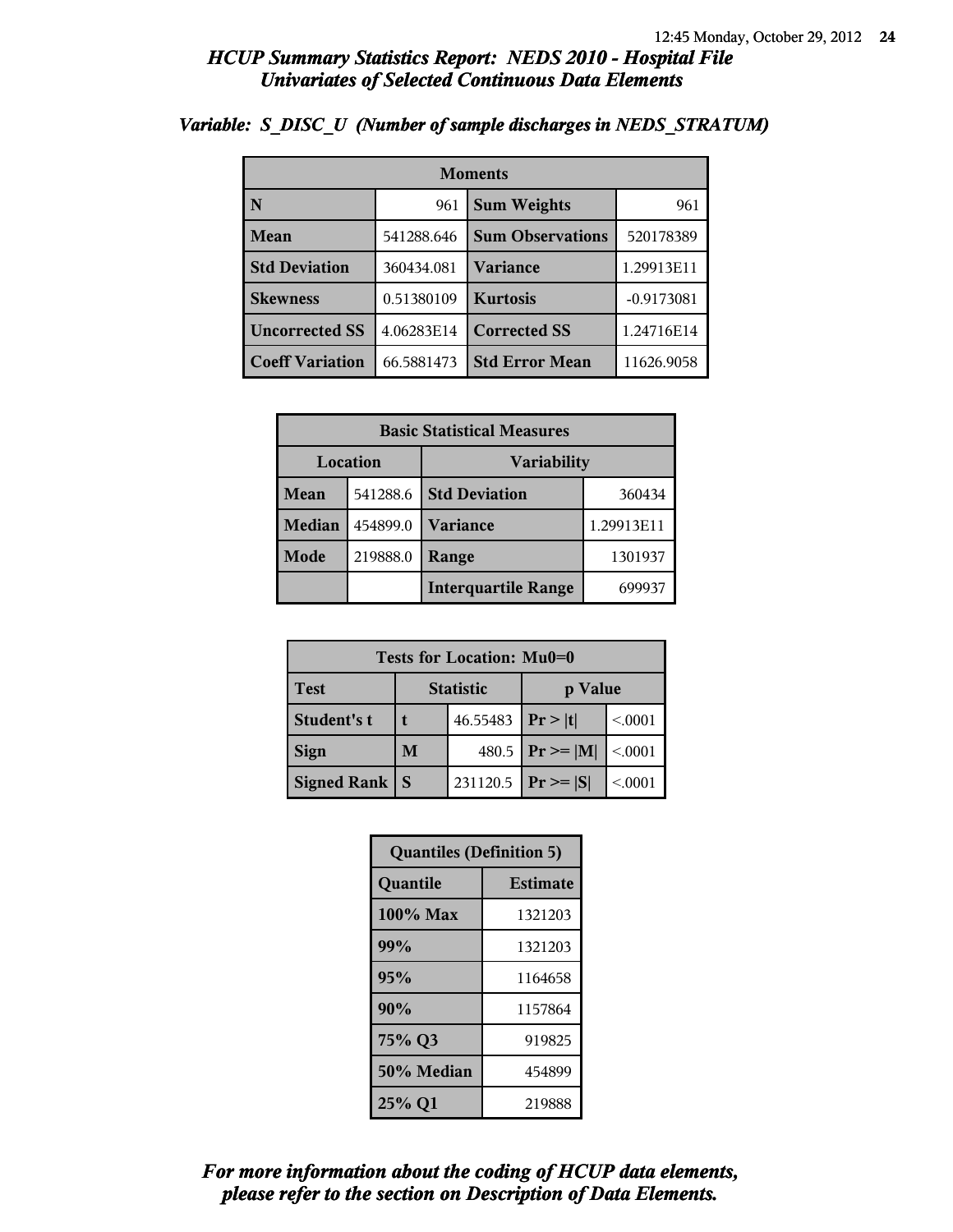|                             | <b>Quantiles (Definition 5)</b> |  |  |
|-----------------------------|---------------------------------|--|--|
| <b>Estimate</b><br>Quantile |                                 |  |  |
| 10%                         | 121764                          |  |  |
| 5%                          | 95673                           |  |  |
| $1\%$                       | 40730                           |  |  |
| 0% Min                      | 19266                           |  |  |

*Variable: S\_DISC\_U (Number of sample discharges in NEDS\_STRATUM)*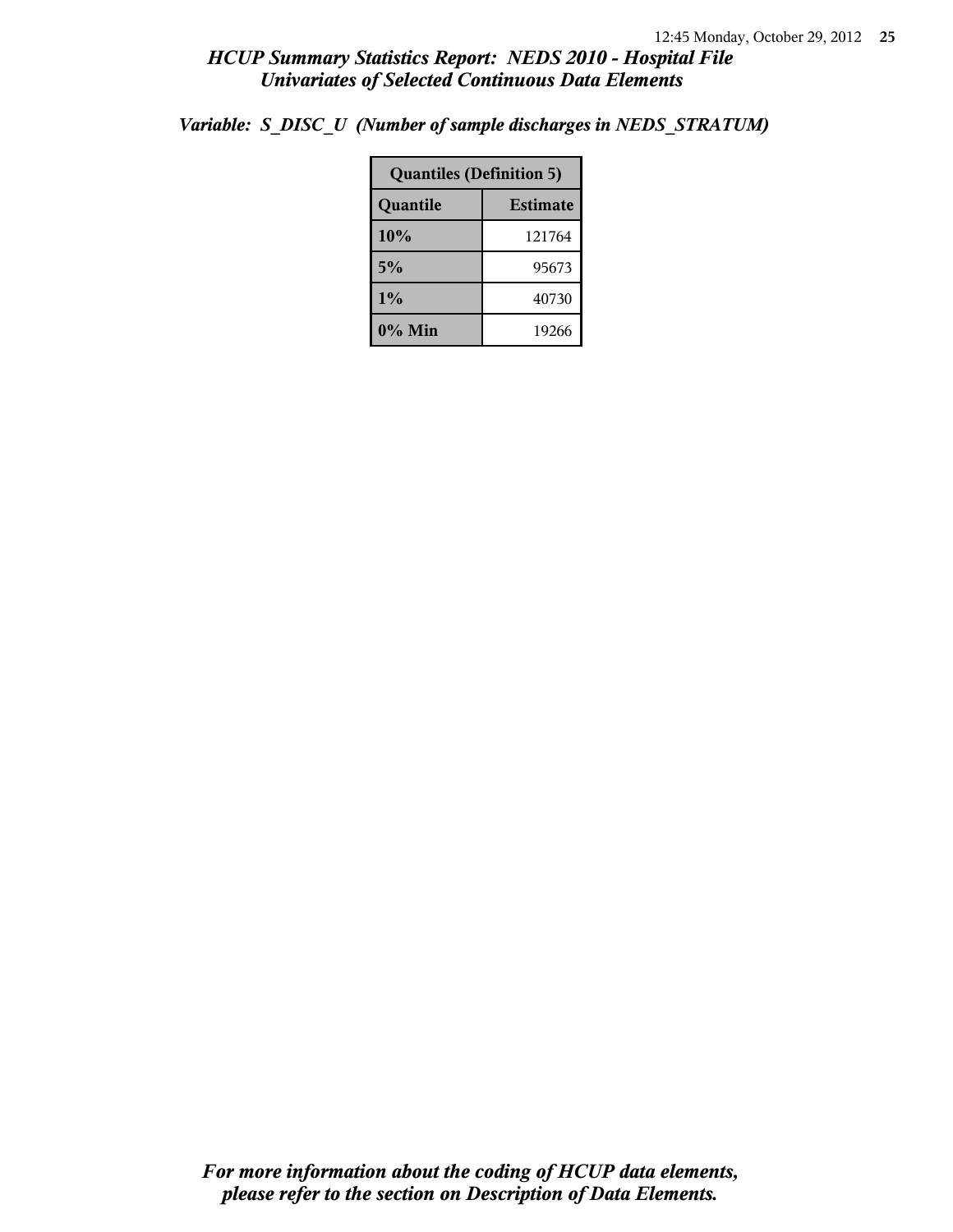| <b>Moments</b>                     |            |                         |              |  |
|------------------------------------|------------|-------------------------|--------------|--|
| N                                  | 961        | <b>Sum Weights</b>      |              |  |
| Mean                               | 23.8782518 | <b>Sum Observations</b> | 22947        |  |
| <b>Std Deviation</b><br>14.0327279 |            | Variance                | 196.917454   |  |
| <b>Skewness</b>                    | 0.17706571 | <b>Kurtosis</b>         | $-1.2049173$ |  |
| <b>Uncorrected SS</b>              | 736975     | <b>Corrected SS</b>     | 189040.755   |  |
| <b>Coeff Variation</b>             | 58.7678196 | <b>Std Error Mean</b>   | 0.45266864   |  |

## *Variable: S\_HOSP\_U (Number of sample hospitals in NEDS\_STRATUM)*

| <b>Basic Statistical Measures</b> |          |                            |           |  |  |
|-----------------------------------|----------|----------------------------|-----------|--|--|
| Location<br><b>Variability</b>    |          |                            |           |  |  |
| Mean                              | 23.87825 | <b>Std Deviation</b>       | 14.03273  |  |  |
| <b>Median</b>                     | 23.00000 | <b>Variance</b>            | 196.91745 |  |  |
| <b>Mode</b>                       | 40.00000 | Range                      | 47.00000  |  |  |
|                                   |          | <b>Interquartile Range</b> | 25.00000  |  |  |

| Tests for Location: Mu0=0 |                             |  |                 |         |  |
|---------------------------|-----------------------------|--|-----------------|---------|--|
| <b>Test</b>               | <b>Statistic</b><br>p Value |  |                 |         |  |
| Student's t               | 52.74996                    |  | Pr >  t         | < 0.001 |  |
| <b>Sign</b>               | 480.5<br>M                  |  | $ Pr \ge =  M $ | < 0.001 |  |
| <b>Signed Rank</b>        | 231120.5<br><b>S</b>        |  | $ Pr \geq  S $  | < 0.001 |  |

| <b>Quantiles (Definition 5)</b> |                 |  |
|---------------------------------|-----------------|--|
| Quantile                        | <b>Estimate</b> |  |
| $100\%$ Max                     | 49              |  |
| 99%                             | 49              |  |
| 95%                             | 49              |  |
| 90%                             | 40              |  |
| 75% Q3                          | 37              |  |
| 50% Median                      | 23              |  |
| 25% Q1                          | 12              |  |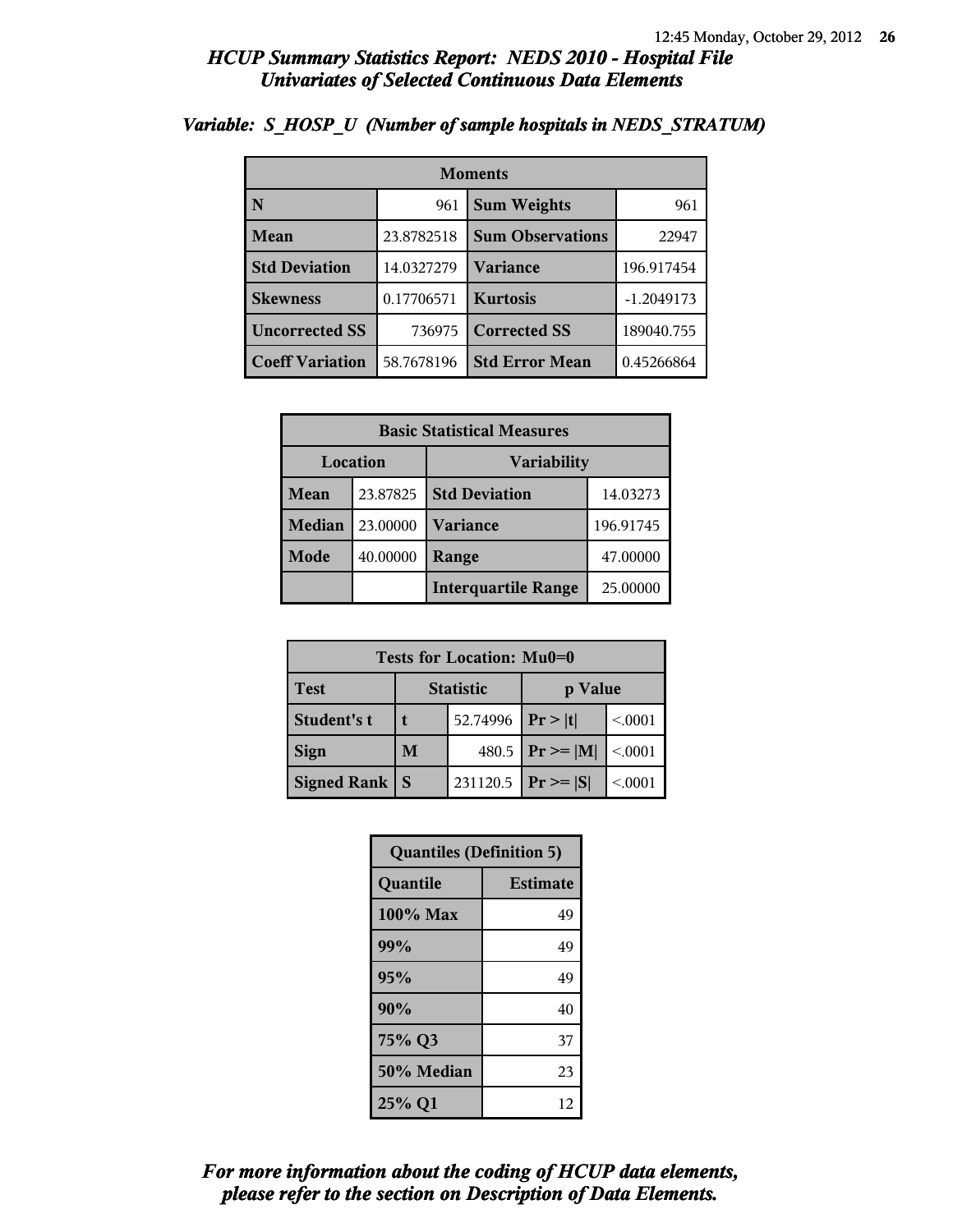|  | Variable: S HOSP U (Number of sample hospitals in NEDS STRATUM) |  |
|--|-----------------------------------------------------------------|--|
|  |                                                                 |  |

| <b>Quantiles (Definition 5)</b> |                 |  |
|---------------------------------|-----------------|--|
| Quantile                        | <b>Estimate</b> |  |
| 10%                             | 6               |  |
| 5%                              | 4               |  |
| 1%                              | 2               |  |
| 0% Min                          |                 |  |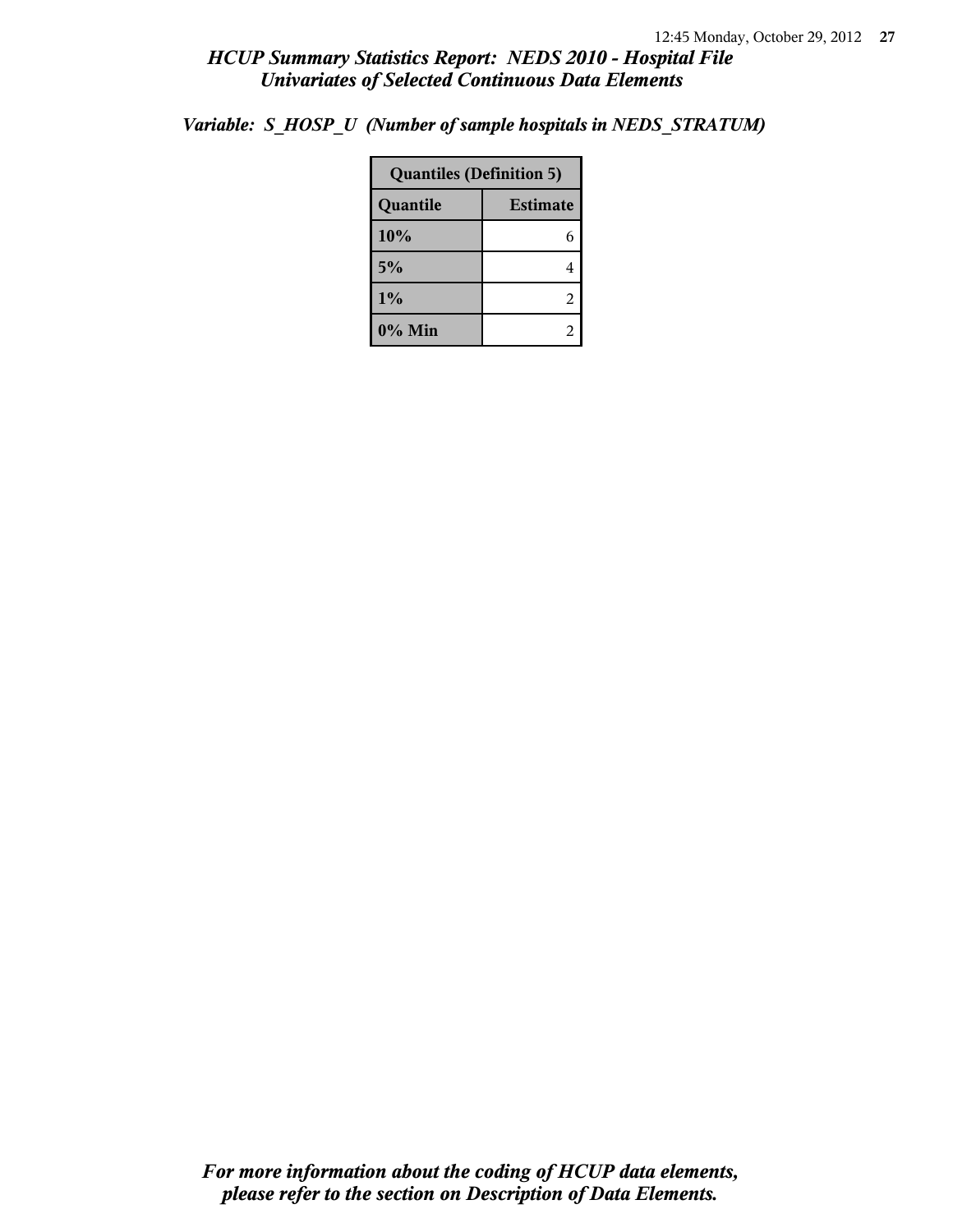#### *Variable: TOTAL\_EDVISITS (Total number of ED visits from this hospital in the NEDS)*

| <b>Moments</b>                     |            |                           |            |  |  |
|------------------------------------|------------|---------------------------|------------|--|--|
| $\overline{\mathbf{N}}$            | 961        | <b>Sum Weights</b><br>961 |            |  |  |
| Mean                               | 29744.3299 | <b>Sum Observations</b>   | 28584301   |  |  |
| <b>Std Deviation</b><br>28497.9131 |            | <b>Variance</b>           | 812131049  |  |  |
| <b>Skewness</b>                    | 2.11527445 | <b>Kurtosis</b>           | 8.31772693 |  |  |
| <b>Uncorrected SS</b>              | 1.62987E12 | <b>Corrected SS</b>       | 7.79646E11 |  |  |
| <b>Coeff Variation</b>             | 95.809565  | <b>Std Error Mean</b>     | 919.287518 |  |  |

| <b>Basic Statistical Measures</b> |          |                            |           |  |
|-----------------------------------|----------|----------------------------|-----------|--|
| Location<br><b>Variability</b>    |          |                            |           |  |
| Mean                              | 29744.33 | <b>Std Deviation</b>       | 28498     |  |
| Median                            | 22380.00 | <b>Variance</b>            | 812131049 |  |
| Mode                              | 2941.00  | Range                      | 250935    |  |
|                                   |          | <b>Interquartile Range</b> | 32835     |  |

*Note: The mode displayed is the smallest of 7 modes with a count of 2.*

| Tests for Location: Mu0=0 |                  |          |               |        |  |
|---------------------------|------------------|----------|---------------|--------|--|
| <b>Test</b>               | <b>Statistic</b> |          | p Value       |        |  |
| Student's t               |                  | 32.35585 | Pr >  t       | < 0001 |  |
| <b>Sign</b>               | M                | 480.5    | $Pr \geq  M $ | < 0001 |  |
| <b>Signed Rank</b>        | S                | 231120.5 | $Pr \geq  S $ | < 0001 |  |

| <b>Quantiles (Definition 5)</b> |                 |  |
|---------------------------------|-----------------|--|
| Quantile                        | <b>Estimate</b> |  |
| 100% Max                        | 250992          |  |
| 99%                             | 127512          |  |
| 95%                             | 83308           |  |
| 90%                             | 68430           |  |
| 75% Q3                          | 41760           |  |
| 50% Median                      | 22380           |  |
| 25% Q1                          | 8925            |  |

*please refer to the section on Description of Data Elements. For more information about the coding of HCUP data elements,*